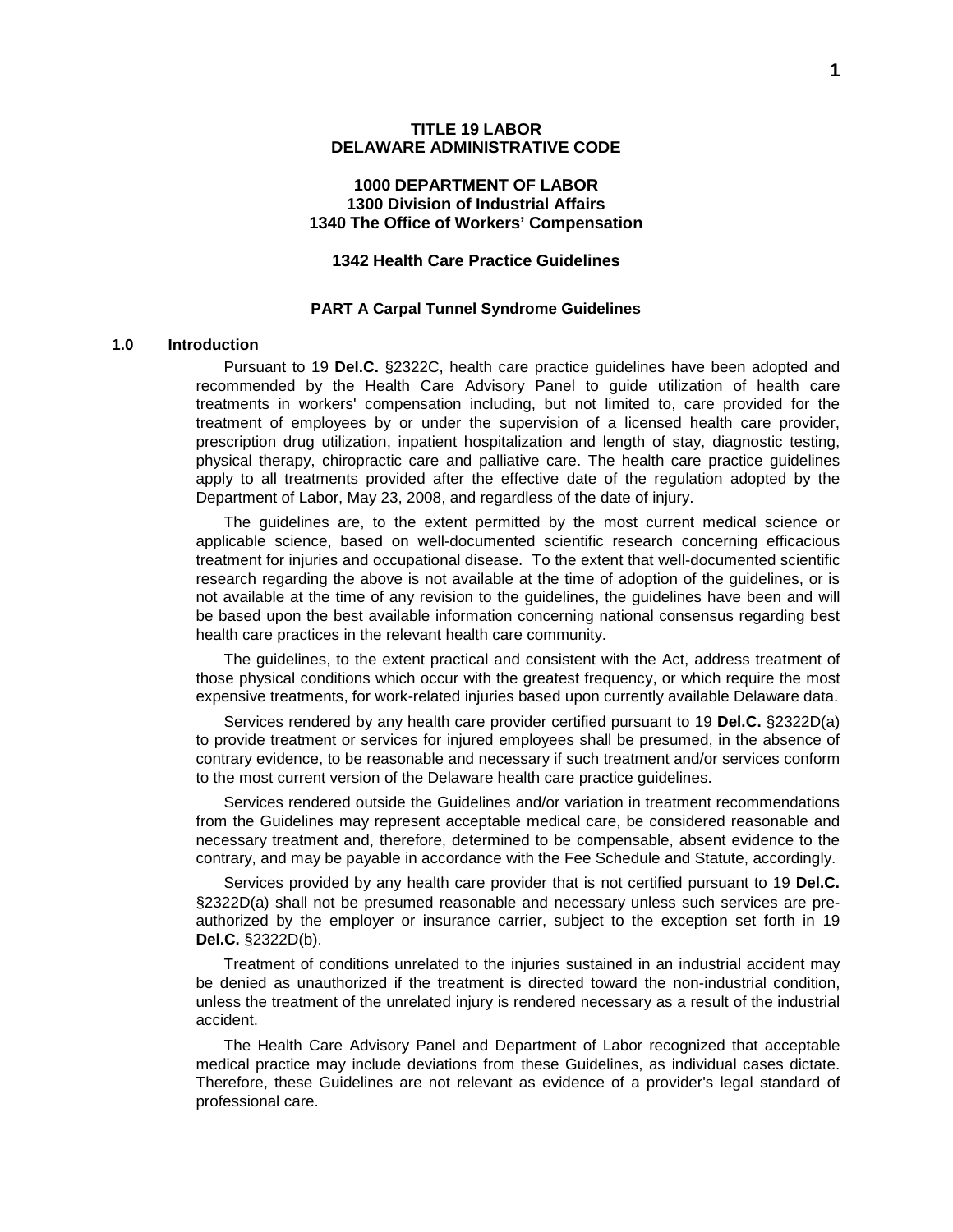In accordance with the requirements of the Act, the development of the health care guidelines has been directed by a predominantly medical or other health professional panel, with recommendations then made to the Health Care Advisory Panel.

## **2.0 General Guideline Principles**

The principles summarized in this section are key to the intended implementation of all Division of Workers' Compensation guidelines and critical to the reader's application of the guidelines in this document.

- 2.1 **EDUCATION** of the patient and family, as well as the employer, insurer, policy makers and the community should be the primary emphasis in the treatment of CTS and disability. Currently, practitioners often think of education last, after medications, manual therapy and surgery. Practitioners must develop and implement an effective strategy and skills to educate patients, employers, insurance systems, policy makers and the community as a whole. An education-based paradigm should always start with inexpensive communication providing reassuring information to the patient. More in-depth education currently exists within a treatment regime employing functional restorative and innovative programs of prevention and rehabilitation. No treatment plan is complete without addressing issues of individual and/or group patient education as a means of facilitating self-management of symptoms and prevention.
- 2.2 **TREATMENT PARAMETER** time frames for specific interventions commence once treatments have been initiated, not on the date of injury. Obviously, duration will be impacted by patient compliance, as well ascomorbitities and availability of services. Clinical judgment may substantiate the need to accelerate or deceleratemodify the time framestotal number of visits discussed in this document. The majority of injured workers with Capal Tunnel Syndrome often will achieve resolution of their condition within 12 to 56 visits (Guide To Physical Therapy Practice – Second Edition). It is anticipated that most injured workers will not require the maximum number of visits described in these guidelines. They are designed to be a ceiling and care extending beyond the maximum allowed visits may warrant utilization review.
- 2.3 **ACTIVE INTERVENTIONS** emphasizing patient responsibility, such as therapeutic exercise and/or functional treatment, are generally emphasized over passive modalities, especially as treatment progresses. Generally, passive interventions are viewed as a means to facilitate progress in an active rehabilitation program with concomitant attainment of objective functional gains. All rehabilitation programs must incorporate "Active Interventions" no later than three weeks after the onset of treatment. Reimbursement for passive modalities only after the first three weeks of treatment without clear evidence of Active Interventions will require supportive documentation.
- 2.4 **ACTIVE THERAPEUTIC EXERCISE PROGRAM** Exercise program goals should incorporate patient strength, endurance, flexibility, coordination, and education. This includes functional application in vocational or community settings.
- 2.5 **POSITIVE PATIENT RESPONSE** Positive results are defined primarily as functional gains that can be objectively measured. Objective functional gains include, but are not limited to, positional tolerances, range-of-motion, strength, endurance, activities of daily living, cognition, behavior, and efficiency/velocity measures that can be quantified. Subjective reports of pain and function should be considered and given relative weight when the pain has anatomic and physiologic correlation. Anatomic correlation must be based on objective findings.

**2**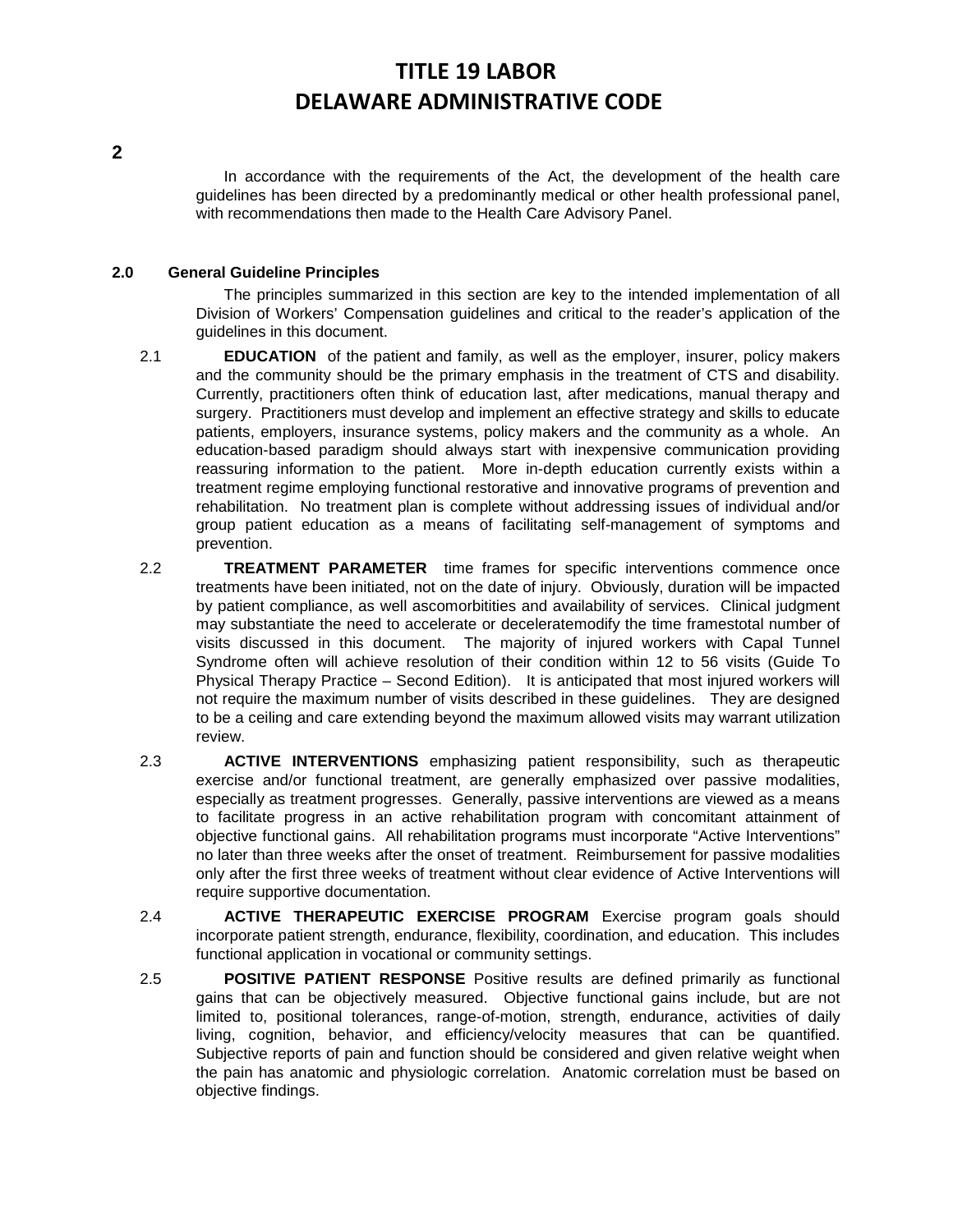- 2.6 **RE-EVALUATE TREATMENT EVERY 3 TO 4 WEEKS** If a given treatment or modality is not producing positive results within 3 to 4 weeks, the treatment should be either modified or discontinued. Reconsideration of diagnosis should also occur in the event of poor response to a seemingly rational intervention.
- 2.7 **SURGICAL INTERVENTIONS** Surgery should be contemplated within the context of expected functional outcome and not purely for the purpose of pain relief. The concept of "cure" with respect to surgical treatment by itself is generally a misnomer. All operative interventions must be based upon positive correlation of clinical findings, clinical course and diagnostic tests. A comprehensive assimilation of these factors must lead to a specific diagnosis with positive identification of pathologic conditions.
- 2.8 **SIX-MONTH TIME-FRAME** The prognosis drops precipitously for returning an injured worker to work once he/she has been temporarily totally disabled for more than six months. The emphasis within these guidelines is to move patients along a continuum of care and return-to-work within a six-month time frame, whenever possible. It is important to note that time frames may not be pertinent to injuries that do not involve work-time loss or are not occupationally related.
- 2.9 **RETURN-TO-WORK** is therapeutic, assuming the work is not likely to aggravate the basic problem or increase long-term pain. The practitioner must provide specific physical limitations per the Physician's Form. The following physical limitations should be considered and modified as recommended: lifting, pushing, pulling, crouching, walking, using stairs, bending at the waist, awkward and/or sustained postures, tolerance for sitting or standing, hot and cold environments, data entry and other repetitive motion tasks, sustained grip, tool usage and vibration factors. Even if there is residual chronic pain, return-to-work is not necessarily contraindicated.

The practitioner should understand all of the physical demands of the patient's job position before returning the patient to full duty and should receive clarification of the patient's job duties.

- 2.10 **DELAYED RECOVERY** Strongly consider a psychological evaluation, if not previously provided, as well as initiating interdisciplinary rehabilitation treatment and vocational goal setting, for those patients who are failing to make expected progress 6 to 12 weeks after an injury. The Division recognizes that 3 to 10% of all industrially injured patients will not recover within the timelines outlined in this document despite optimal care. Such individuals may require treatments beyond the limits discussed within this document, but such treatment will require clear documentation by the authorized treating practitioner focusing on objective functional gains afforded by further treatment and impact upon prognosis.
- 2.11 **GUIDELINE RECOMMENDATIONS AND INCLUSION OF MEDICAL EVIDENCE**  Guidelines are recommendations based on available evidence and/or consensus recommendations.

Those procedures considered inappropriate, unreasonable, or unnecessary are designated in the guideline as being "not recommended."

## **3.0 Definition**

Carpal tunnel syndrome (CTS) is one of the most common mononeuropathies (a disorder involving only a single nerve). The median nerve is extremely vulnerable to compression and injury in the region of the wrist and palm. In this area, the nerve is bounded by the wrist bones and the transverse carpal ligament. The most common site of compression is at the proximal edge of the flexor retinaculum (an area near the crease of the wrist). There is often a myofascial component in the patient's presentation. This should be considered when proceeding with the diagnostic workup and therapeutic intervention.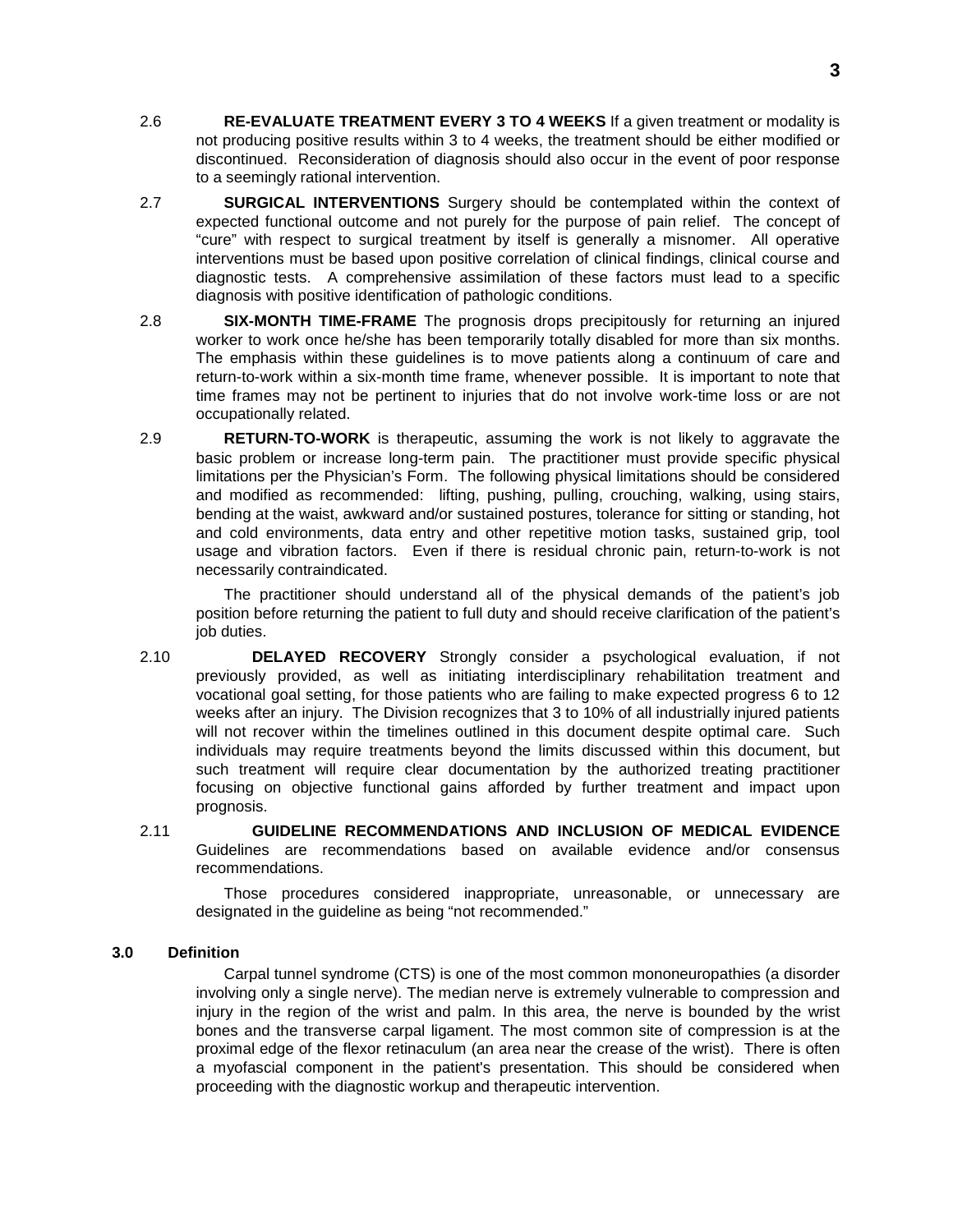**4**

Studies have repeatedly confirmed that the diagnosis cannot be made based on any single historical factor or physical examination finding. Electrodiagnostic tests may be negative in surgically confirmed cases. Conversely, electrodiagnostic testing may be positive in asymptomatic individuals. The diagnosis of CTS, therefore, remains a clinical diagnosis based on a preponderance of supportive findings.

Classic findings of CTS include subjective numbness or dysesthesias confined to the median nerve distribution, worsening of symptoms at night, and positive exam findings. Please refer to other appropriate upper extremity guidelines as necessary.

## **4.0 Initial Diagnostic Procedures**

4.1 **INTRODUCTION** The two standard procedures that are to be utilized when initially evaluating a work-related carpal tunnel complaint are History Taking, and Physical Examination.

History-taking and Physical Examination are generally accepted, well-established, and widely used procedures which establish the foundation/basis for and dictate all ensuing stages of diagnostic and therapeutic procedures. When findings of clinical evaluation and those of other diagnostic procedures do not complement each other, the objective clinical findings should have preference.

## 4.2 **HISTORY**

## 4.2.1 **Description of symptoms - should address at least the following:**

- 4.2.1.1 Numbness, tingling, and/or burning of the hand involving the distal median nerve distribution; however, distribution of the sensory symptoms may vary considerably between individuals. Although the classic median nerve distribution is to the palmar aspect of the thumb, the index finger, the middle finger and radial half of the ring finger, patients may report symptoms in any or all of the fingers. The Katz Hand diagram (see Fig. 1) may be useful in documenting the distribution of symptoms; the classic pattern of carpal tunnel affects at least two of the first three digits and does not involve dorsal and palmar aspects of the hand. A probable pattern involves the palmar but not dorsal aspect of the hand (excluding digits).
- 4.2.1.2 Nocturnal symptoms frequently disrupt sleep and consist of paresthesias and/or pain in the hand and/or arm.
- 4.2.1.3 Pain in the wrist occurs frequently and may even occur in the forearm, elbow or shoulder. While proximal pain is not uncommon, its presence warrants evaluation for other pathology in the cervical spine, shoulder and upper extremity.
- 4.2.1.4 Shaking the symptomatic hand to relieve symptoms may be reported.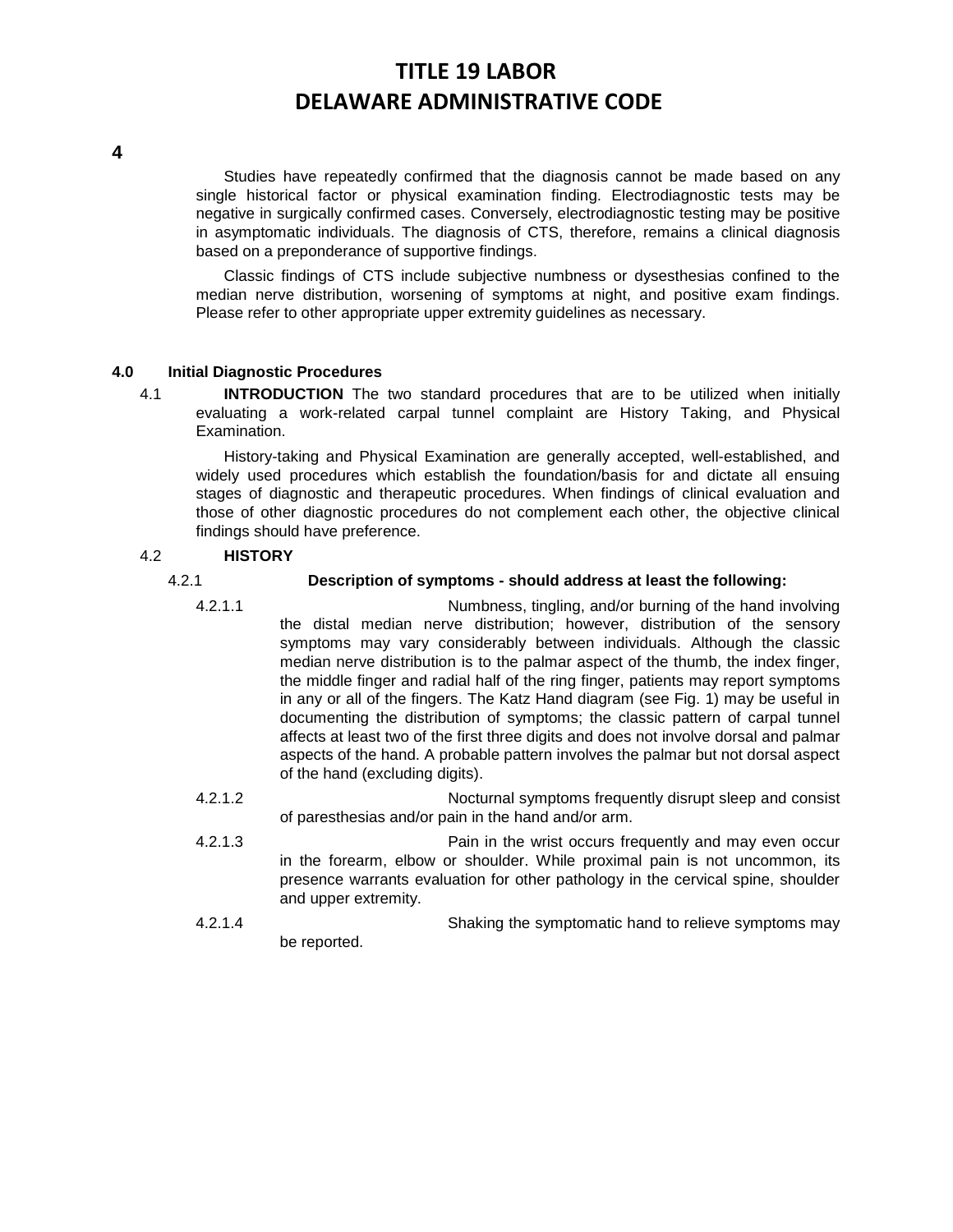

Figure 1 – Katz Hand Diagram Used with permission. JAMA 2000; 283 (23): 3110-17. Copyrighted 2000, American Medical Association.

- 4.2.2 **Identification of Occupational Risk Factors:** Job title alone is not sufficient information. The clinician is responsible for documenting specific information regarding repetition, force and other risk factors, as listed in the table entitled, 'Risk Factors Associated with CTS'- Table 2. A job site evaluation may be required.
- 4.2.3 **Demographics:** Age, hand dominance, gender, etc.
- 4.2.4 **Past Medical History and Review of Systems:** A study of CTS patients showed a 33% prevalence of related disease. Risk factors for CTS include female gender; obesity; Native American, Hispanic, or Black heritage, and certain medical conditions:

| 4.2.4.1 | Pregnancy                                                                                                                                                   |
|---------|-------------------------------------------------------------------------------------------------------------------------------------------------------------|
| 4.2.4.2 | Arthropathies including connective tissue disorders,<br>rheumatoid arthritis, systemic lupus erythematosus, gout, osteoarthritis and<br>spondyloarthropathy |
| 4.2.4.3 | Colles' fracture or other acute trauma                                                                                                                      |
| 4.2.4.4 | Amyloidosis                                                                                                                                                 |
| 4.2.4.5 | Hypothyroidism, especially in older females                                                                                                                 |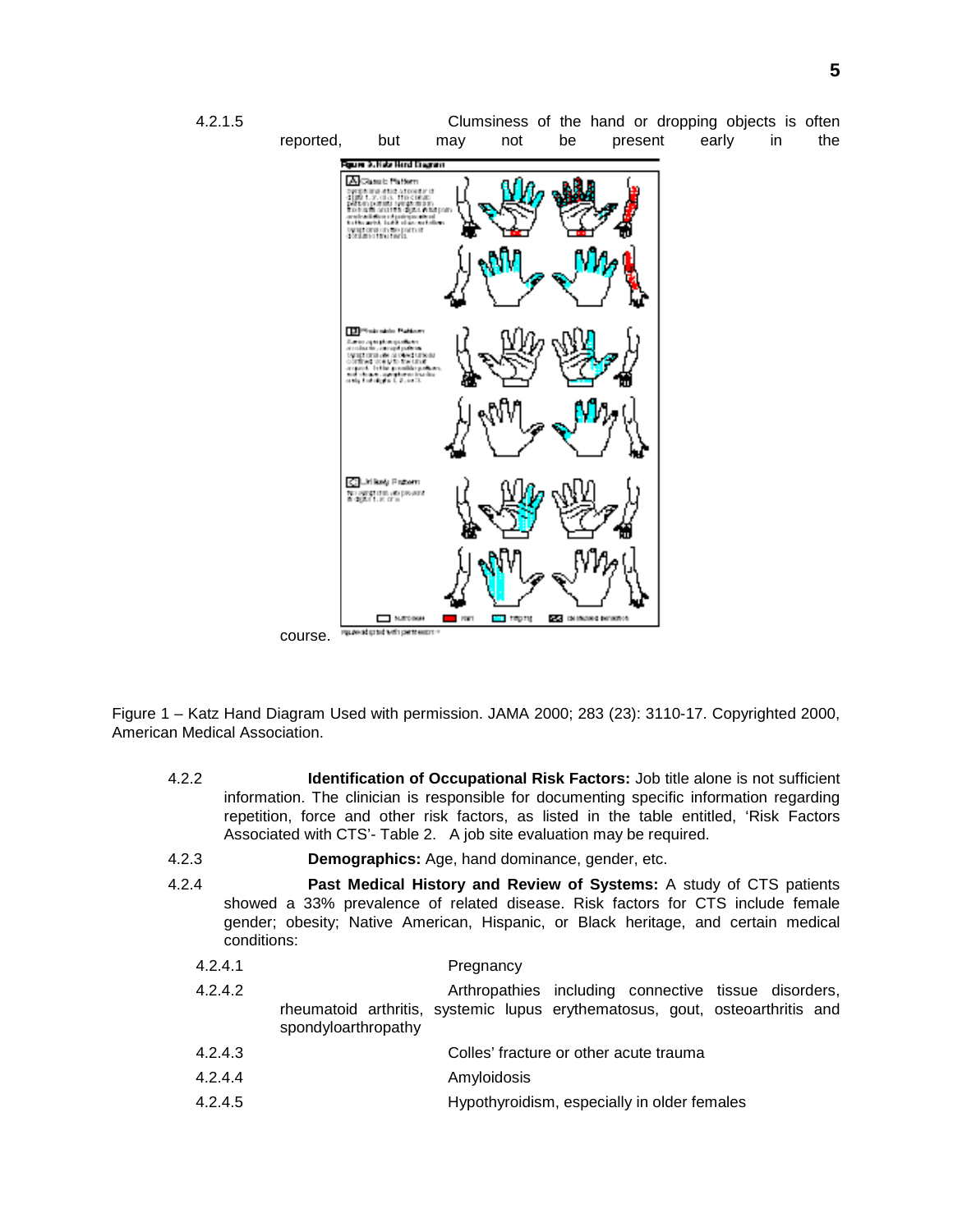| 4.2.4.6 | diabetes | Diabetes mellitus, including family history or gestational |
|---------|----------|------------------------------------------------------------|
| 4.2.4.7 |          | Acromegaly                                                 |
| 4.2.4.8 |          | Use of corticosteroids or estrogens                        |
| 4.2.4.9 |          | Vitamin B6 deficiency                                      |
|         |          |                                                            |

- 4.2.5 **Activities of Daily Living (ADLs):** include such activities as self care and personal hygiene, communication, ambulation, attaining all normal living postures, travel, non-specialized hand activities, sexual function, sleep, and social and recreational activities. Specific movements in this category include pinching or grasping keys/pens/other small objects, grasping telephone receivers or cups or other similarsized objects, and opening jars. The quality of these activities is judged by their independence, appropriateness, and effectiveness. Assess not simply the number of restricted activities but the overall degree of restriction or combination of restrictions.
- 4.2.6 **Avocational Activities:** Information must be obtained regarding sports, recreational, and other avocational activities that might contribute to or be impacted by CTD development. Activities such as hand-operated video games, crocheting/needlepoint, home computer operation, golf, racquet sports, bowling, and gardening are included in this category.
- 4.2.7 **Social History:** Exercise habits, alcohol consumption, and psychosocial factors.
- 4.3 **PHYSICAL EXAMINATION** Please refer to Table 1 for respective sensitivities and specificities for findings used to diagnose CTS (a-f).
	- 4.3.1 Sensory loss to pinprick, light touch, two-point discrimination or Semmes-Weinstein Monofilament tests in a median nerve distribution may occur
	- 4.3.2 Thenar atrophy may appear, but usually late in the course
	- 4.3.3 Weakness of the abductor pollicis brevis may be present
	- 4.3.4 Phalen's / Reverse Phalen's signs may be positive
	- 4.3.5 Tinel's sign over the carpal tunnel may be positive
	- 4.3.6 Closed Fist test holding fist closed for 60 seconds reproduces median nerve paresthesia
	- 4.3.7 Evaluation of the contralateral wrist is recommended due to the frequency of bilateral involvement
	- 4.3.8 Evaluation of the proximal upper extremity and cervical spine for other disorders including cervical radiculopathy, thoracic outlet syndrome, other peripheral neuropathies, and other musculoskeletal disorders
	- 4.3.9 Signs of underlying medical disorders associated with CTS, e.g., diabetes mellitus, arthropathy, and hypothyroidism
	- 4.3.10 Myofascial findings requiring treatment may present in soft tissue areas near other CTD pathology, and should be documented. Refer to the Division's Cumulative Trauma Disorder Medical Treatment Guidelines.

## **Table 1: Sensitivities and Specificities and Evidence Level for Physical Examination findings**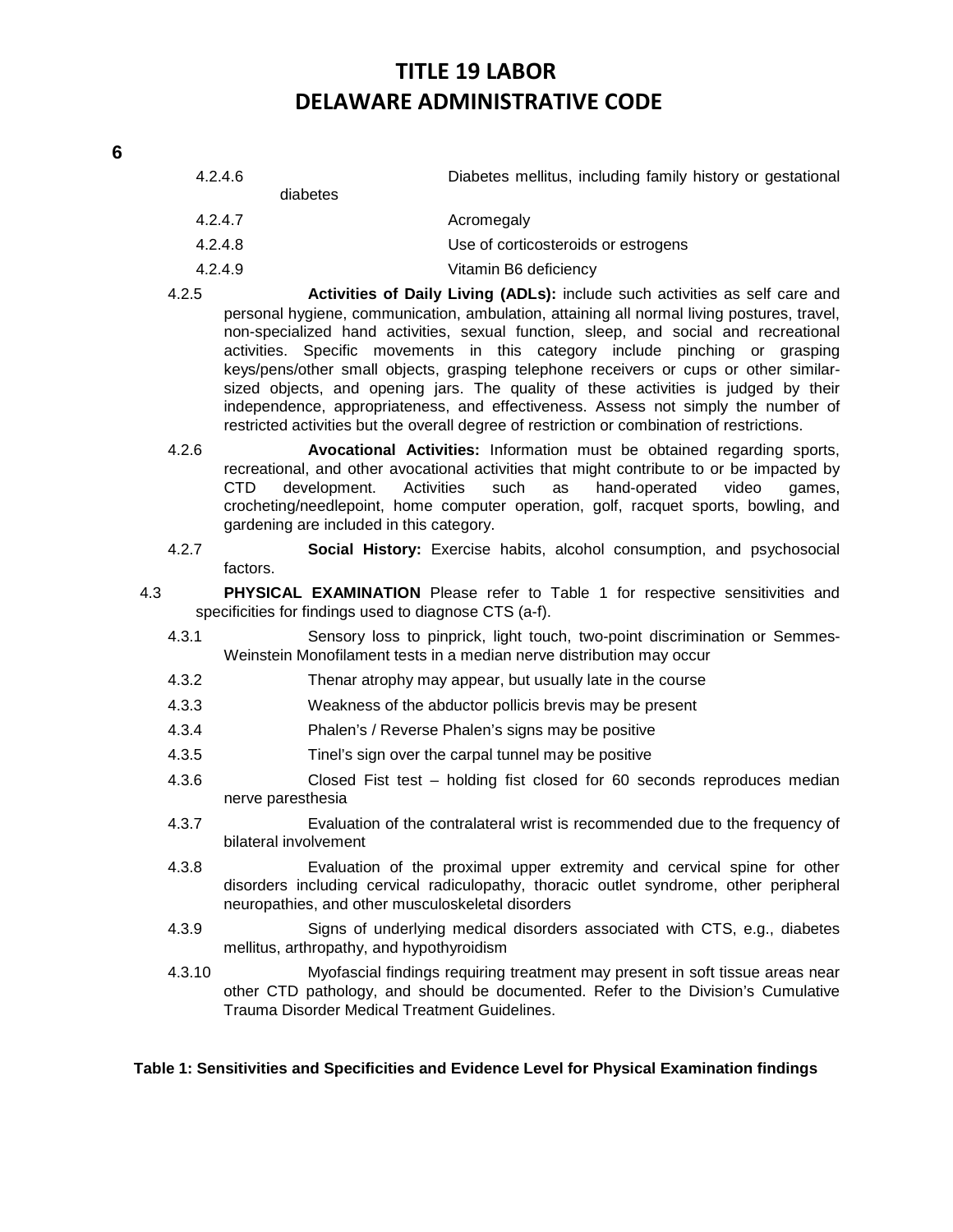| <b>Procedure</b>                     | Sensitivity (%) | Specificity (%) | <b>Validity</b> |
|--------------------------------------|-----------------|-----------------|-----------------|
| 1. Sensory testing                   |                 |                 |                 |
| Hypesthesia                          | 15-51           | 85-93           | Good            |
| Katz Hand Diagram                    | 62-89           | 73-88           | Good            |
| Two-point discrimination             | 22-33           | 81-100          | Some            |
| Semmes-Weinstein                     | 52-91           | 59-80           | Some            |
| Vibration                            | $20 - 61$       | 71-81           | None            |
| 2. Phalen's                          | 51-88           | 32-86           | Some            |
| 3. Tinel's                           | 25-73           | 55-94           | Some            |
| 4. Carpal tunnel compression         | 28-87           | 33-95           | Some            |
| 5. Thenar atrophy                    | $3 - 28$        | 82-100          | Good            |
| Abductor pollicis brevis<br>weakness | 63-66           | 62-66           | Good            |
| 6. Closed fist test                  | 61              | 92              | Some            |
| 7. Tourniquet test                   | 16-65           | 36-87           | None            |

4.4 **RISK FACTORS** A critical review of epidemiologic literature identified a number of physical exposures associated with CTS. For example, trauma and fractures of the hand and wrist may result in CTS. Other physical exposures considered risk factors include: repetition, force, vibration, pinching and gripping, and cold environment. When workers are exposed to several risk factors simultaneously, there is an increased likelihood of CTS. Not all risk factors have been extensively studied. Exposure to cold environment, for example, was not examined independently; however, there is good evidence that combined with other risk factors cold environment increases the likelihood of a CTS. Table 2 at the end of this section entitled, "Risk Factors Associated CTS," summarizes the results of currently available literature.

No single epidemiologic study will fulfill all criteria for causality. The clinician must recognize that currently available epidemiologic data is based on population results, and that individual variability lies outside the scope of these studies. Many published studies are limited in design and methodology, and, thus, preclude conclusive results. Most studies' limitations tend to attenuate, rather than inflate, associations between workplace exposures and CTS.

These guidelines are based on current epidemiologic knowledge. As with any scientific work, the guidelines are expected to change with advancing knowledge. The clinician should remain flexible and incorporate new information revealed in future studies.

| <b>Diagnosis</b> | <b>Strong Evidence</b> | Good<br>evidence | Some<br>evidence | Insufficient or conflicting<br>evidence |
|------------------|------------------------|------------------|------------------|-----------------------------------------|
|                  |                        |                  |                  |                                         |

**Table 2: Risk Factors Associated with Carpal Tunnel Syndrome**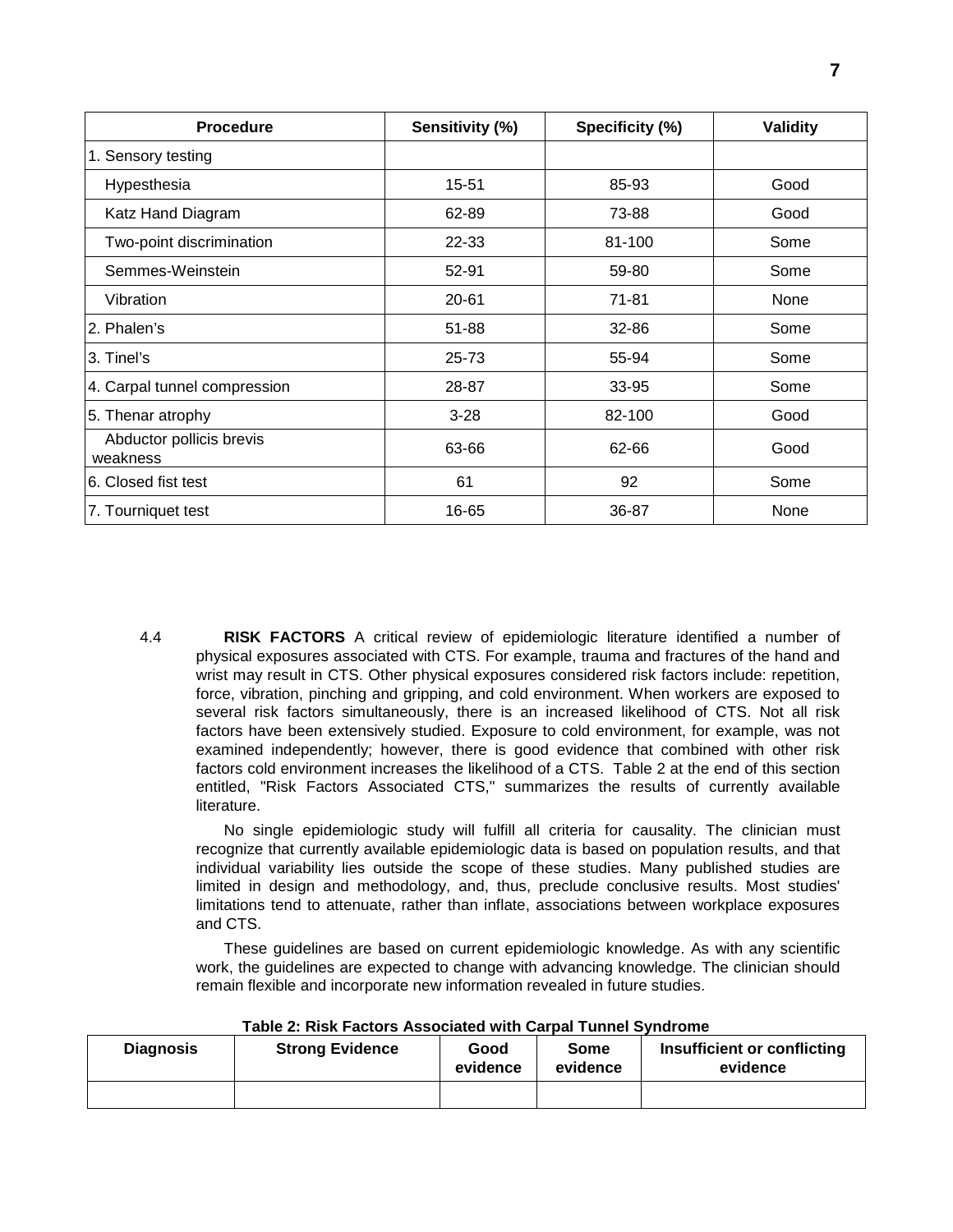| v                      |
|------------------------|
| ×<br>i                 |
| ł<br>e<br>×<br>×<br>۰. |

| Carpal<br>Syndrome | Tunnel Combination<br>of<br>exertional force (Varied from force<br>greater than 6 kg) and high independent extension.<br>repetition (work cycles less)y, use<br>than 30 sec or greater than vibration<br>50%<br>cvcle<br>of<br>performing<br>task, l<br>same<br>length of shortest task less<br>than 10 sec). | of<br>time hand tools. | deviation and | high Repetition or Wrist ulnar Pinch/grip, keyboarding. |
|--------------------|---------------------------------------------------------------------------------------------------------------------------------------------------------------------------------------------------------------------------------------------------------------------------------------------------------------|------------------------|---------------|---------------------------------------------------------|
|--------------------|---------------------------------------------------------------------------------------------------------------------------------------------------------------------------------------------------------------------------------------------------------------------------------------------------------------|------------------------|---------------|---------------------------------------------------------|

- 4.5 **LABORATORY TESTS** Laboratory tests are generally accepted, well-established, and widely used procedures. Patients should be carefully screened at the initial exam for signs or symptoms of diabetes, hypothyroidism, arthritis, and related inflammatory diseases. The presence of concurrent disease does not negate work-relatedness of any specific case. When a patient's history and physical examination suggest infection, metabolic or endocrinologic disorders, tumorous conditions, systemic musculoskeletal disorders (e.g., rheumatoid arthritis), or potential problems related to prescription of medication (e.g., renal disease and nonsteroidal anti-inflammatory medications), then laboratory tests, including, but not limited to, the following can provide useful diagnostic information:
	- 4.5.1 Serum rheumatoid factor and Antinuclear Antigen (ANA) for rheumatoid work-up;
	- 4.5.2 Thyroid Stimulating Hormone (TSH) for hypothyroidism;
	- 4.5.3 Fasting glucose recommended for obese men and women over 40 years of age, patients with a history of family diabetes, those from high-risk ethnic groups, and with a previous history of impaired glucose tolerance. A fasting blood glucose greater than 125mg/dl is diagnostic for diabetes. Urine dipstick positive for glucose is a specific but not sensitive screening test. Quantitative urine glucose is sensitive and specific in high-risk populations;
	- 4.5.4 Serum protein electrophoresis;
	- 4.5.5 Sedimentation rate, nonspecific, but elevated in infection, neoplastic conditions and rheumatoid arthritis;
	- 4.5.6 Serum calcium, phosphorus, uric acid, alkaline and acid phosphatase for metabolic, endocrine and neoplastic conditions;
	- 4.5.7 Complete Blood Count (CBC), liver and kidney function profiles for metabolic or endocrine disorders or for adverse effects of various medications;
	- 4.5.8 Bacteriological (microorganism) work-up for wound, blood and tissue;
	- 4.5.9 Serum B6 routine screening is not recommended due to the fact that vitamin B6 supplementation has not been proven to affect the course of carpal tunnel syndrome. However, it may be appropriate for patients on medications that interfere with the effects of vitamin B6, or for those with significant nutritional problems.

The Department recommends the above diagnostic procedures be considered, at least initially, the responsibility of the workers' compensation carrier to ensure that an accurate diagnosis and treatment plan can be established.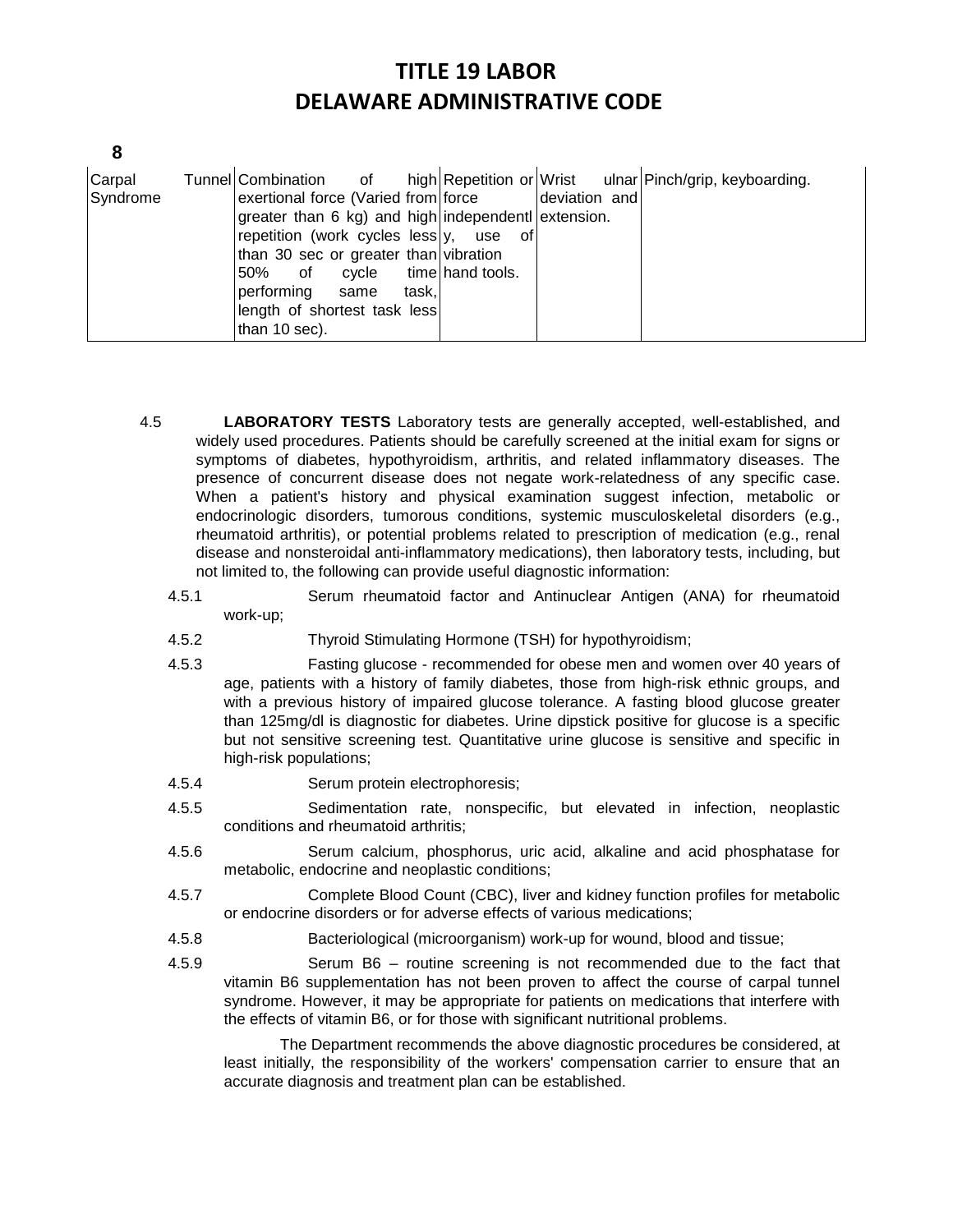## **5.0 Follow-Up Diagnostic Testing Procedures**

5.1 **ELECTRODIAGNOSTIC (EDX) STUDIES** are well established and widely accepted for evaluation of patients suspected of having CTS. The results are highly sensitive and specific for the diagnosis. Studies may confirm the diagnosis or direct the examiner to alternative disorders. Studies require clinical correlation due to the occurrence of false positive and false negative results. Symptoms of CTS may occur with normal EDX studies, especially early in the clinical course.

EDX findings in CTS reflect slowing of median motor and sensory conduction across the carpal tunnel region due to demyelination. Axonal loss, when present, is demonstrated by needle electromyography in median nerve-supplied thenar muscles. Findings include fibrillations, fasciculations, neurogenic recruitment and polyphasic units (reinnervation).

- 5.1.1 Needle electromyography of a sample of muscles innervated by the C5 to T1 spinal roots, including a thenar muscle innervated by the median nerve of the symptomatic limb, is frequently required.
- 5.1.2 The following EDX studies are not recommended to confirm a clinical diagnosis of CTS:
	- 5.1.2.1 Low sensitivity and specificity compared to other EDX studies: multiple median F wave parameters, median motor nerve residual latency, and sympathetic skin response
	- 5.1.2.2 Investigational studies: evaluation of the effect on median NCS of limb ischemia, dynamic hand exercises, and brief or sustained wrist positioning
- 5.1.3 To assure accurate testing, temperature should be maintained at 30-34C preferably recorded from the hand/digits. For temperature below 30C the hand should be warmed.
- 5.1.4 All studies must include normative values for their laboratories.
- 5.1.5 Positive Findings Any of these nerve conduction study findings must be accompanied by median nerve symptoms to establish the diagnosis.
	- 5.1.5.1 Slowing of median distal sensory and/or motor conduction through the carpal tunnel region
	- 5.1.5.2 Electromyographic changes in the median thenar muscles in the absence of proximal abnormalities
- 5.1.6 Because laboratories establish their own norms, a degree of variability from the suggested guideline values is acceptable.
- 5.1.7 In all cases, normative values are to be provided with the neurodiagnostic evaluation.
- 5.1.8 Suggested grading scheme by electrodiagnostic criteria for writing a consultation or report may be:
	- 5.1.8.1 Mild CTS-prolonged (relative or absolute) median sensory or mixed action potential distal latency (orthodromic, antidromic, or palmar).
	- 5.1.8.2 Moderate CTS-abnormal median sensory latencies as above, and prolongation (relative or absolute) of median motor distal latency.
	- 5.1.8.3 Severe CTS-prolonged median motor and sensory distal latencies, with either absent sensory or palmar potential, or low amplitude or absent thenar motor action potential. Needle examination reveals evidence of acute and chronic denervation with axonal loss.
- 5.1.9 Frequency of Studies/Maximum Number of Studies: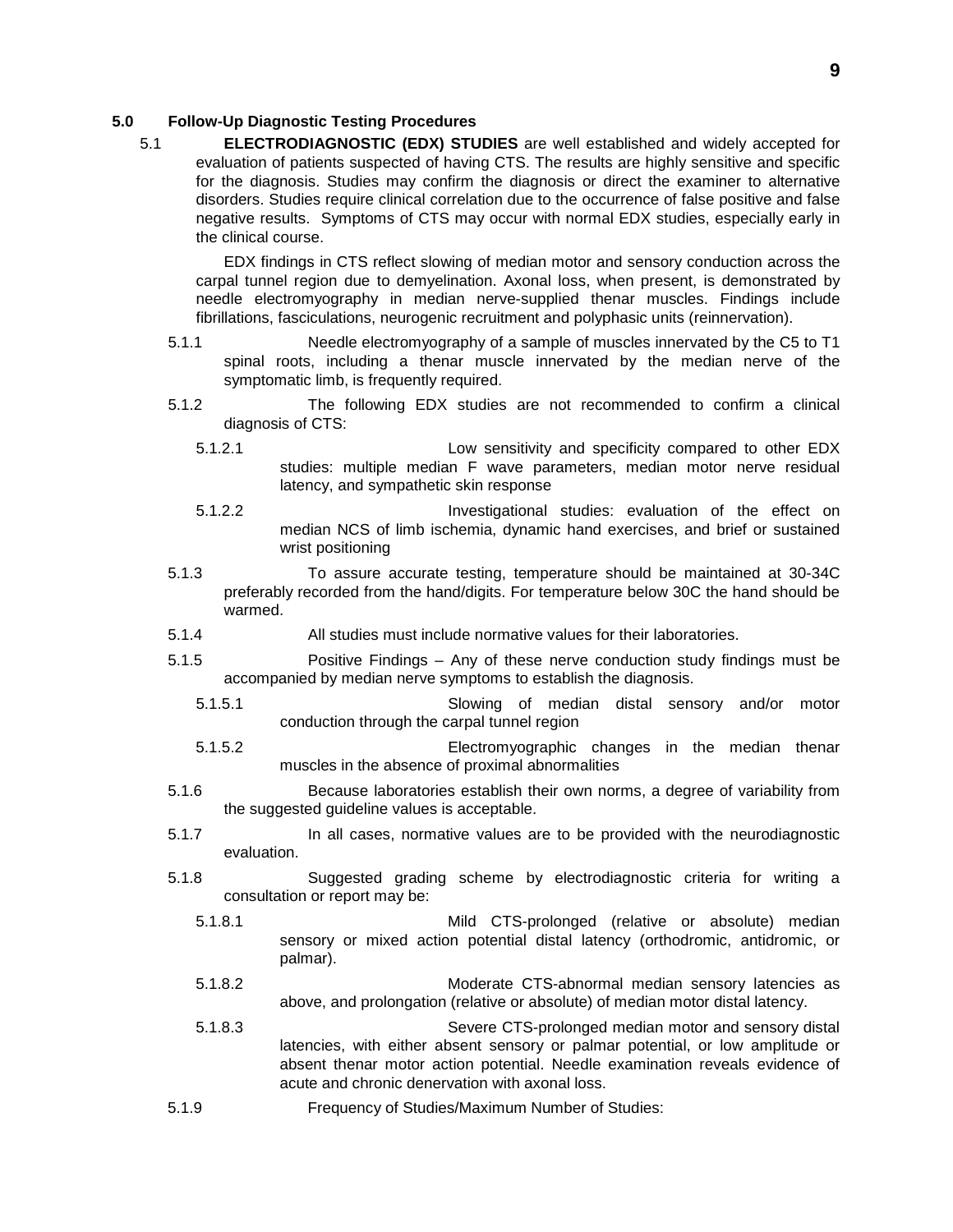| 5.1.9.1   | Indications for Initial Testing:                                                                                                                        |
|-----------|---------------------------------------------------------------------------------------------------------------------------------------------------------|
| 5.1.9.1.1 | Patients who do not improve symptomatically or<br>functionally with conservative measures for carpal tunnel syndrome over a 3-<br>4 week period         |
| 5.1.9.1.2 | Patients in whom the diagnosis is in question                                                                                                           |
| 5.1.9.1.3 | Patients for whom surgery is contemplated                                                                                                               |
| 5.1.9.1.4 | To rule out other nerve entrapments or a                                                                                                                |
|           | radiculopathy                                                                                                                                           |
| 5.1.9.2   | Repeated studies may be performed:                                                                                                                      |
| 5.1.9.2.1 | To determine disease progression. 8-12 weeks<br>is most useful when the initial studies were normal and CTS is still suspected                          |
| 5.1.9.2.2 | For inadequate improvement with non-surgical<br>treatment for 8-12 weeks                                                                                |
| 5.1.9.2.3 | For persistent or recurrent symptoms following<br>carpal tunnel release, post-op 3-6 months, unless an earlier evaluation is<br>required by the surgeon |

## 5.2 **IMAGING STUDIES**

- 5.2.1 **Radiographic Imaging:** Not generally required for most CTS diagnoses. However, it may be necessary to rule out other pathology in the cervical spine, shoulder, elbow, wrist or hand. Wrist and elbow radiographs would detect degenerative joint disease, particularly scapholunate dissociation and thumb carpometacarpal abnormalities which occasionally occur with CTS.
- 5.2.2 **Magnetic Resonance Imaging (MRI):** Considered experimental and not recommended for diagnosis of Carpal Tunnel Syndrome. Trained neuroradiologists have not identified a single MRI parameter that is highly sensitive and specific. MRI is less accurate than standard electrodiagnostic testing, and its use as a diagnostic tool is not recommended.
- 5.2.3 **Sonography:** This tool has not been sufficiently studied to define its diagnostic performance relative to electrodiagnostic studies. It is not a widely applied test. Sonography may detect synovial thickening in CTS caused by rheumatoid arthritis. It may be useful if space-occupying lesions, such as, lipomas, hemangiomas, fibromas, and ganglion cysts, are suspected. Its routine use in CTS is not recommended.
- 5.3 **ADJUNCTIVE TESTING** Clinical indications for the use of tests and measurements are predicated on the history and systems review findings, signs observed on physical examination, and information derived from other sources and records. They are not designed to be the definitive indicator of dysfunction.
	- 5.3.1 **Electromyography:** is a generally accepted, well-established procedure. It is indicated when acute and/or chronic neurogenic changes in the thenar eminence are associated with the conduction abnormalities discussed above.
	- 5.3.2 **Electroneurometer:** May serve as a diagnostic tool as it helps to detect early distal sensorineural impairment.
	- 5.3.3 **Portable Automated Electrodiagnostic Device:** Measures distal median nerve motor latency and F-wave latency at the wrist and has been tested in one research setting. It performed well in this setting following extensive calibration of the device. Motor nerve latency compared favorably with conventional electrodiagnostic testing, but F-wave latency added little to diagnostic accuracy. It remains an investigational instrument whose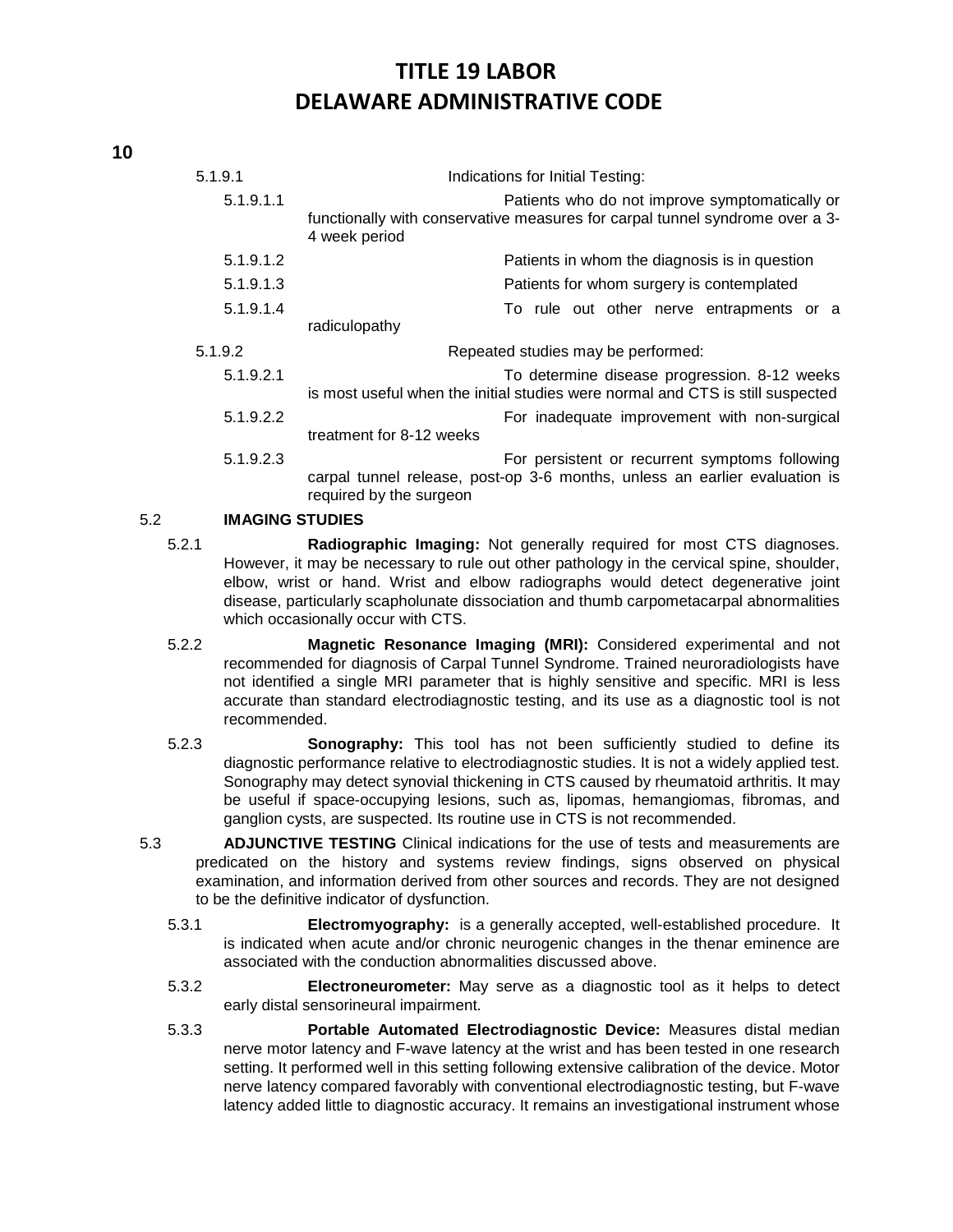performance in a primary care setting is as yet not established, and is not recommended as a substitute for conventional electrodiagnostic testing in clinical decision-making.

- 5.3.4 **Quantitative Sensory Testing (QST):** May be used as a screening tool in clinical settings pre- and post-operatively. Results of tests and measurements of sensory integrity are integrated with the history and systems review findings and the results of other tests and measures. QST has been divided into two types of testing:
	- 5.3.4.1 Threshold tests measure topognosis, the ability to exactly localize a cutaneous sensation, and pallesthesia, the ability to sense mechanical using vibration discrimination testing (quickly adapting fibers); Semmes-Wienstein monofilament testing (slowly adapting fibers);
	- 5.3.4.2 Density Tests also measure topognosis and pallesthesia using static two-point discrimination (slowly adapting fibers); moving two-point discrimination (quickly adapting fibers).
- 5.3.5 **Pinch and Grip Strength Measurements:** May be accepted as a diagnostic tool for CTS. Strength is defined as the muscle force exerted by a muscle or group of muscles to overcome a resistance under a specific set of circumstances. Pain, the perception of pain secondary to abnormal sensory feedback, and/or the presence of abnormal sensory feedback affecting the sensation of the power used in grip/pinch may cause a decrease in the force. When all five handle settings of the dynamometer are used, a bell-shaped curve, reflecting maximum strength at the most comfortable handle setting, should be present. These measures provide a method for quantifying strength that can be used to follow a patient's progress and to assess response to therapy. In the absence of a bell-shaped curve, clinical reassessment is indicated.
- 5.3.6 **Laboratory Tests** In one study of carpal tunnel patients seen by specialists, 9% of patients were diagnosed with diabetes, 7% with hypothyroidism, and 15% with chronic inflammatory disease including spondyloarthropathy, arthritis, and systemic lupus erythematosis. Up to two thirds of the patients were not aware of their concurrent disease. Estimates of the prevalence of hypothyroidism in the general population vary widely, but data collected from the Colorado Thyroid Disease Prevalence Study revealed subclinical hypothyroidism in 8.5% of participants not taking thyroid medication. The prevalence of chronic joint symptoms in the Behavioral Risk Factor Surveillance System (BRFSS) from the Centers for Disease Control (CDC) was 12.3%. If after 2-3 weeks, the patient is not improving the physician should strongly consider the following laboratory studies: thyroid function studies, rheumatoid screens, chemical panels, and others, if clinically indicated.

Laboratory testing may be required periodically to monitor patients on chronic medications.

#### **6.0 Therapeutic Procedures – Non-Operative**

Before initiation of any therapeutic procedure, the authorized treating provider, employer, and insurer must consider these important issues in the care of the injured worker.

First, patients undergoing therapeutic procedure(s) should be released or returned to modified or restricted duty during their rehabilitation at the earliest appropriate time. Refer to "Return-to-Work" in this section for detailed information.

Second, cessation and/or review of treatment modalities should be undertaken when no further significant subjective or objective improvement in the patient's condition is noted. If patients are not responding within the recommended duration periods, alternative treatment interventions, further diagnostic studies or consultations should be pursued.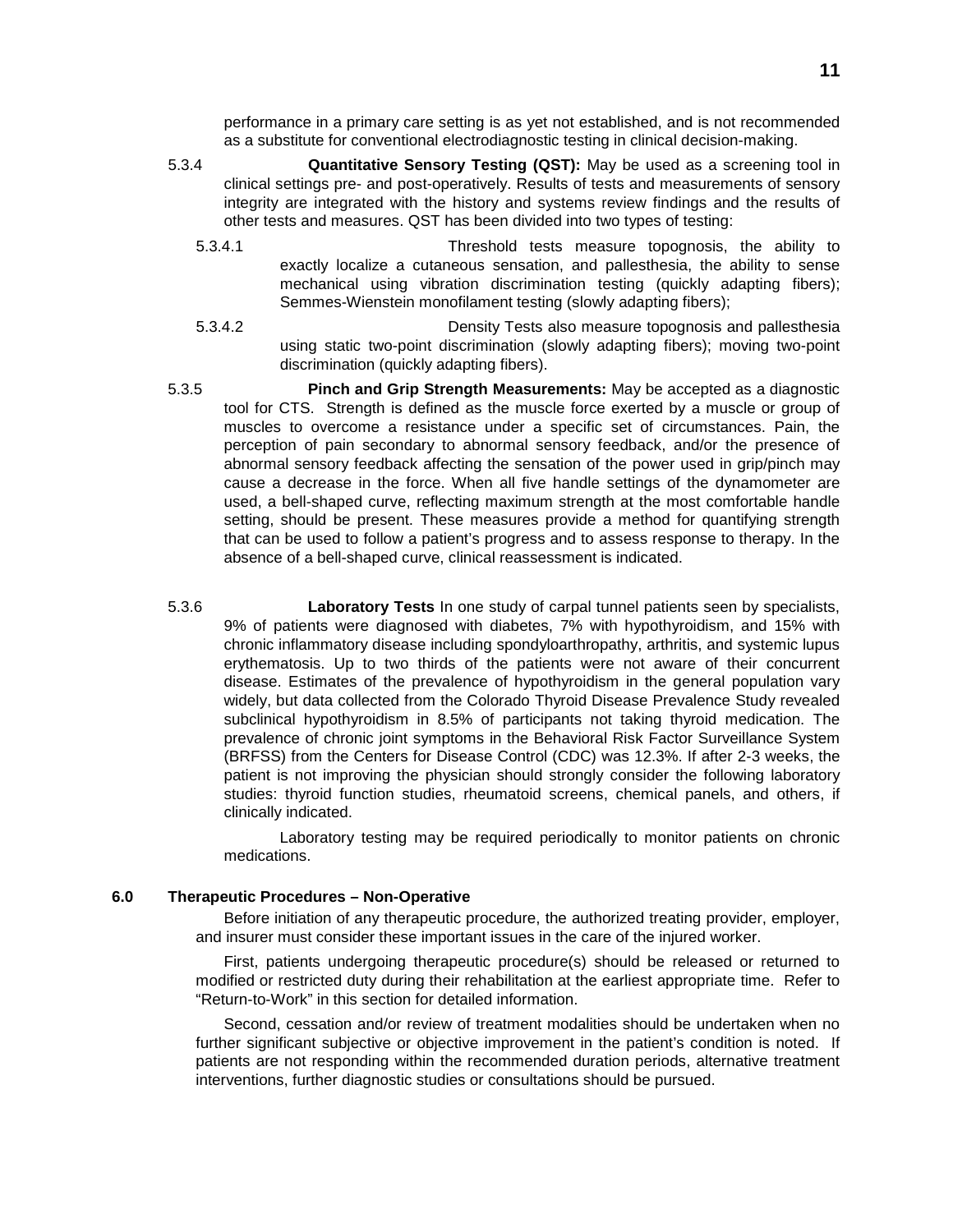Third, providers should provide and document education to the patient. No treatment plan is complete without addressing issues of individual and/or group patient education as a means of facilitating self-management of symptoms.

In cases where a patient is unable to attend an outpatient center, home therapy may be necessary. Home therapy may include active and passive therapeutic procedures as well as other modalities to assist in alleviating pain, swelling, and abnormal muscle tone. Home therapy is usually of short duration and continues until the patient is able to tolerate coming to an outpatient center.

Non-operative treatment procedures for CTS can be divided into two groups: conservative care and rehabilitation. Conservative care is treatment applied to a problem in which spontaneous improvement is expected in 90% of the cases within three months. It is usually provided during the tissue-healing phase and lasts no more than six months, and often considerably less. Rehabilitation is treatment applied to a more chronic and complex problem in a patient with de-conditioning and disability. It is provided during the period after tissue healing to obtain maximal medical recovery. Treatment modalities may be utilized sequentially or concomitantly depending on chronicity and complexity of the problem, and treatment plans should always be based on a diagnosis utilizing appropriate diagnostic procedures.

The following procedures are listed in alphabetical order.

- 6.1 **ACUPUNCTURE** is an accepted and widely used procedure for the relief of pain and inflammation. The exact mode of action is only partially understood. Western medicine studies suggest that acupuncture stimulates the nervous system at the level of the brain, promotes deep relaxation, and affects the release of neurotransmitters. Acupuncture is commonly used as an alternative or in addition to traditional Western pharmaceuticals. While it is commonly used when pain medication is reduced or not tolerated, it may be used as an adjunct to physical rehabilitation and/or surgical intervention to hasten the return of functional activity. Acupuncture should be performed by MD, DO or DC with appropriate training.
	- 6.1.1 **Definition:** Acupuncture is the insertion and removal of filiform needles to stimulate acupoints (acupuncture points). Needles may be inserted, manipulated, and retained for a period of time. Acupuncture can be used to reduce pain, reduce inflammation, increase blood flow, increase range of motion, decrease the side effect of medication-induced nausea, promote relaxation in an anxious patient, and reduce muscle spasm.

Indications include joint pain, joint stiffness, soft tissue pain and inflammation, paresthesia, post-surgical pain relief, muscle spasm, and scar tissue pain.

- Time to produce effect: 3 to 6 treatments
- Frequency: 1 to 3 times per week
	- Course duration: 14 treatments

6.1.2 **Acupuncture with Electrical Stimulation:** is the use of electrical current (micro- amperage or milli-amperage) on the needles at the acupuncture site. It is used to increase effectiveness of the needles by continuous stimulation of the acupoint. Physiological effects (depending on location and settings) can include endorphin release for pain relief, reduction of inflammation, increased blood circulation, analgesia through interruption of pain stimulus, and muscle relaxation.

It is indicated to treat chronic pain conditions, radiating pain along a nerve pathway, muscle spasm, inflammation, scar tissue pain, and pain located in multiple sites.

• Time to produce effect: 3 to 6 treatments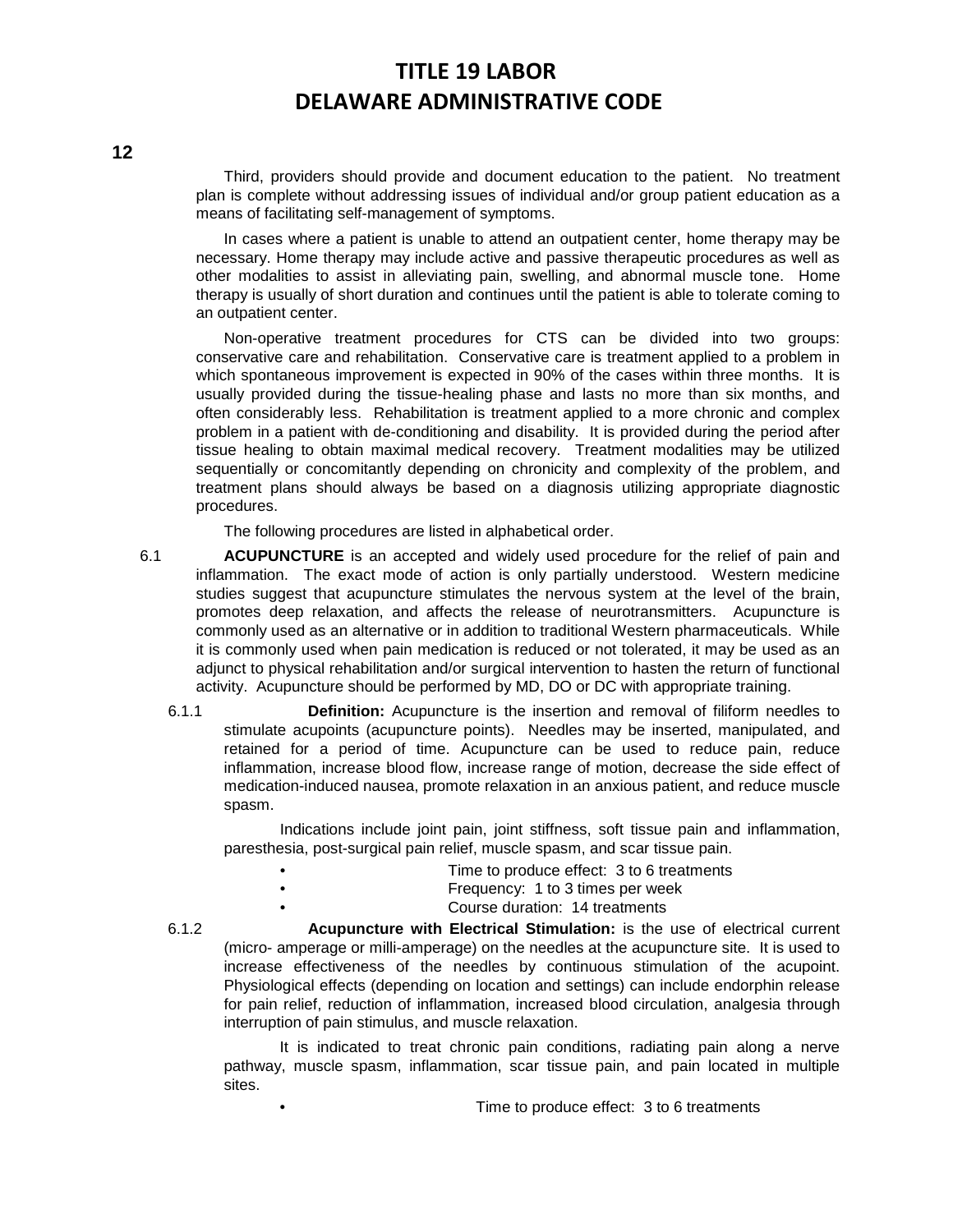| Frequency: 1 to 3 times per week |
|----------------------------------|
| Course duration: 14 treatments   |

6.1.3 **Other Acupuncture Modalities:** Acupuncture treatment is based on individual patient needs and therefore treatment may include a combination of procedures to enhance treatment effect. Other procedures may include the use of heat, soft tissue manipulation/massage, and exercise. Refer to sections F 12 and 13 Active Therapy and Passive Therapy for a description of these adjunctive acupuncture modalities.

| $\bullet$ | Time to produce effect: 3 to 6 treatments |
|-----------|-------------------------------------------|
| $\bullet$ | Frequency: 1 to 3 times per week          |
| $\bullet$ | Course duration: 14 treatments            |

Any of the above acupuncture treatments may extend longer if objective functional gains can be documented or when symptomatic benefits facilitate progression in the patient's treatment program. Treatment beyond 14 treatments may be documented with respect to need and ability to facilitate positive symptomatic or functional gains. Such care should be re-evaluated and documented with each series of treatments.

6.2 **BIOFEEDBACK** is a form of behavioral medicine that helps patients learn selfawareness and self-regulation skills for the purpose of gaining greater control of their physiology, such as muscle activity, brain waves, and measures of autonomic nervous system activity. Electronic instrumentation is used to monitor the targeted physiology and then displayed or fed back to the patient visually, auditorially or tactilely, with coaching by a biofeedback specialist. Biofeedback is provided by clinicians certified in biofeedback and/or who have documented specialized education, advanced training, or direct or supervised experience qualifying them to provide the specialized treatment needed (e.g., surface EMG, EEG, or other).

Treatment is individualized to the patient's work-related diagnosis and needs. Home practice of skills is required for mastery and may be facilitated by the use of home training tapes. The ultimate goal in biofeedback treatment is normalizing the physiology to the preinjury status to the extent possible and involves transfer of learned skills to the workplace and daily life. Candidates for biofeedback therapy or training must be motivated to learn and practice biofeedback and self-regulation techniques.

Indications for biofeedback include individuals who are suffering from musculoskeletal injury where muscle dysfunction or other physiological indicators of excessive or prolonged stress response affects and/or delays recovery. Other applications include training to improve self-management of emotional stress/pain responses such as anxiety, depression, anger, sleep disturbance, and other central and autonomic nervous system imbalances. Biofeedback is often utilized along with other treatment modalities.

- Time to produce effect: 3 to 4 sessions
- Frequency: 1 to 2 times per week
- Maximum duration: 10 to 12 sessions. Treatment beyond 12 sessions must be documented with respect to need, expectation, and ability to facilitate positive symptomatic or functional gains.

6.3 **INJECTIONS-THERAPEUTIC** Steroids Injections - Beneficial effects of injections are well-established, but generally considered to be temporary. Recurrence of symptoms is frequent. It is not clear whether or not injections slow progression of electrodiagnostic changes. Therefore, although symptoms may be temporarily improved, nerve damage may be progressing. When motor changes are present, surgery is preferred over injections.

- Time to produce effect: 2-5 days
- Frequency: every 6-8 weeks
	- Optimum number: 2 injections
- Maximum number: 3 injections in 6 months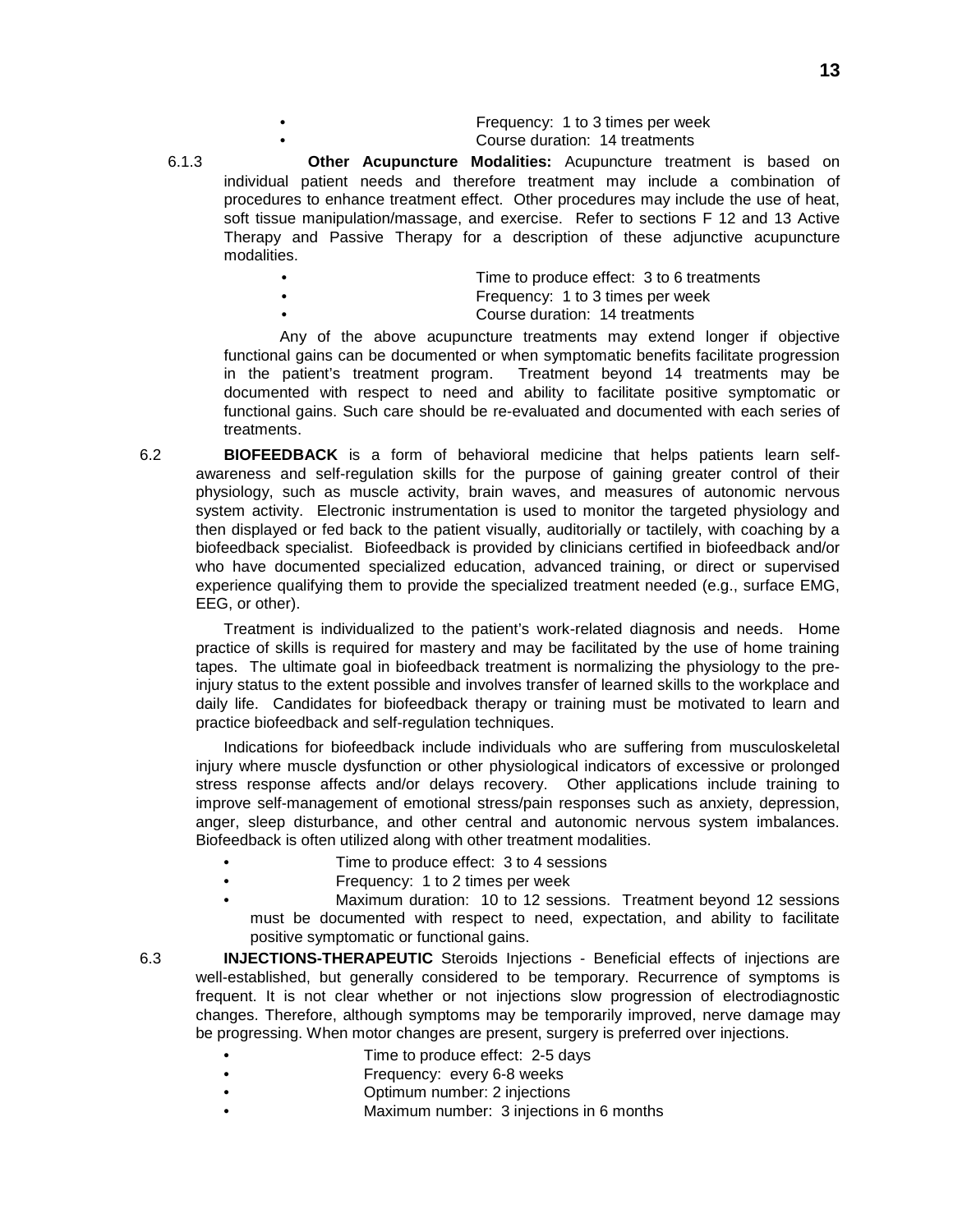If following the first injection, symptomatic relief is followed by recurrent symptoms, the decision to perform a second injection must be weighed against alternative treatments such as surgery. Surgery may give more definitive relief of symptoms.

6.4 **JOB SITE ALTERATION** Early evaluation and training of body mechanics and other ergonomic factors are essential for every injured worker and should be done by a qualified individual. In some cases, this requires a job site evaluation. Some evidence supports alteration of the job site in the early treatment of Carpal Tunnel Syndrome (CTS). There is no single factor or combination of factors that is proven to prevent or ameliorate CTS, but a combination of ergonomic and psychosocial factors is generally considered to be important. Physical factors that may be considered include use of force, repetition, awkward positions, upper extremity vibration, cold environment, and contact pressure on the carpal tunnel. Psychosocial factors to be considered include pacing, degree of control over job duties, perception of job stress, and supervisory support.

The job analysis and modification should include input from the employee, employer, and ergonomist or other professional familiar with work place evaluation. The employee must be observed performing all job functions in order for the job site analysis to be valid. Periodic follow-up is recommended to evaluate effectiveness of the intervention and need for additional ergonomic changes.

- 6.4.1 **Ergonomic changes:** should be made to modify the hazards identified. In addition workers should be counseled to vary tasks throughout the day whenever possible. Occupational Safety and Health Administration (OSHA) suggests that workers who perform repetitive tasks, including keyboarding, take 15-30 second breaks every 10 to 20 minutes, or 5-minute breaks every hour. Mini breaks should include stretching exercises.
- 6.4.2 **Interventions:** should consider engineering controls, e.g., mechanizing the task, changing the tool used, or adjusting the work site, or administrative controls, e.g., adjusting the time an individual performs the task.
- 6.4.3 **Seating Description:** The following description may aid in evaluating seated work positions: The head should incline only slightly forward, and if a monitor is used, there should be 18-24 inches of viewing distance with no glare. Arms should rest naturally, with forearms parallel to the floor, elbows at the sides, and wrists straight or minimally extended. The back must be properly supported by a chair, which allows change in position and backrest adjustment. There must be good knee and legroom, with the feet resting comfortably on the floor or footrest. Tools should be within easy reach, and twisting or bending should be avoided.
- 6.4.4 **Job Hazard Checklist:** The following Table 3 is adopted from Washington State's job hazard checklist, and may be used as a generally accepted guide for identifying job duties which may pose ergonomic hazards. The fact that an ergonomic hazard exists at a specific job, or is suggested in the table, does not establish a causal relationship between the job and the individual with a musculoskeletal injury. However, when an individual has a work-related injury and ergonomic hazards exist that affect the injury, appropriate job modifications should be made. Proper correction of hazards may prevent future injuries to others, as well as aid in the recovery of the injured worker.

## **Table 3: Identifying Job Duties Which May Pose Ergonomic Hazards**

| <b>Type of Job Duty</b> | <b>Hours per Day</b> |
|-------------------------|----------------------|
|                         |                      |

**14**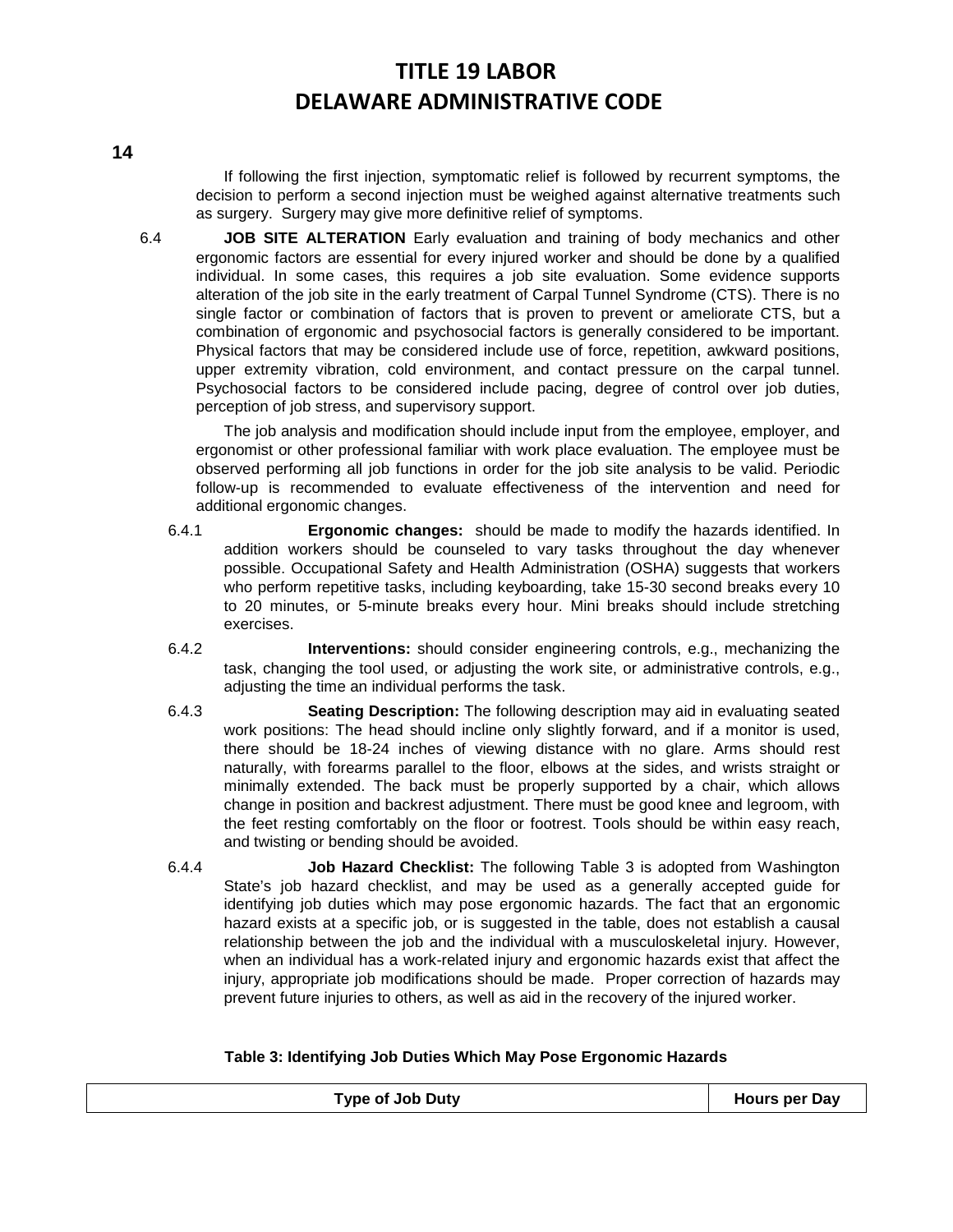| Pinching an unsupported object(s) weighing 2 lbs or more per hand, or pinching with a<br>force of 4 lbs or more per hand (comparable to pinching a half a ream of paper):<br>Highly repetitive motion<br>1.                                                                                                     | More than 3 hours<br>total/day<br>-------------------- |
|-----------------------------------------------------------------------------------------------------------------------------------------------------------------------------------------------------------------------------------------------------------------------------------------------------------------|--------------------------------------------------------|
| 2.<br>Palmar flexion greater than 30 degrees, dorsiflexion greater than 45 degrees, or<br>radial deviation greater than 30 degrees                                                                                                                                                                              | More than 4 hours<br>total/day                         |
| No other risk factors $\bigcirc$                                                                                                                                                                                                                                                                                |                                                        |
| Gripping an unsupported object(s) weighing 10 lbs or more/hand, or gripping with a<br>force of 10 lbs or more/hand (comparable to clamping light duty automotive jumper                                                                                                                                         | More than 3 hours<br>total/day<br>-------------------  |
| cables onto a battery): *Handles should be rounded and soft, with at least 1-2.5" in<br>diameter grips at least 5" long.<br>Highly repetitive motion<br>1.<br>2.<br>Palmar flexion greater than 30 degrees, dorsiflexion greater than 45 degrees, or<br>radial deviation greater than 30 degrees                | More than 4 hours<br>total/day                         |
| No other risk factors $\bigcirc$<br>3.                                                                                                                                                                                                                                                                          |                                                        |
| Repetitive Motion (using the same motion with little or no variation every few seconds),<br>excluding keying activities:<br>High, forceful exertions with the hands, with palmar flexion greater than 30<br>1.<br>degrees, dorsiflexion greater than 45 degrees, or radial deviation greater than 30<br>degrees | More than 2 hours<br>total/day<br>-----------------    |
| No other risk factors $\bigcirc$                                                                                                                                                                                                                                                                                | More than 6 hours<br>total/day                         |
| Intensive Keying:<br>Palmar flexion greater than 30 degrees, dorsiflexion greater than 45 degrees, or<br>1.<br>radial deviation greater than 30 degrees                                                                                                                                                         | More than 4 hours<br>total/day                         |
| No other risk factors<br>2.                                                                                                                                                                                                                                                                                     | -----------------<br>More than 7 hours<br>total/day    |
| Repeated Impact:                                                                                                                                                                                                                                                                                                | More than 2 hours<br>total/day                         |
| Using the hand (heel/base of palm) as a hammer more than once/minute $\diamondsuit$<br>1.                                                                                                                                                                                                                       |                                                        |
| Vibration:                                                                                                                                                                                                                                                                                                      |                                                        |
| Two determinants of the tolerability of segmental vibration of the hand are the frequency                                                                                                                                                                                                                       |                                                        |
| and the acceleration of the motion of the vibrating tool, with lower frequencies being                                                                                                                                                                                                                          |                                                        |
| more poorly tolerated at a given level of imposed acceleration, expressed below in                                                                                                                                                                                                                              | More<br>30<br>than<br>minutes at a time                |
| multiples of the acceleration due to gravity (10m/sec/sec).<br>Frequency range 8-15 Hz and acceleration 6 g<br>1.                                                                                                                                                                                               |                                                        |
| 2.<br>Frequency range 80 Hz and acceleration 40 g                                                                                                                                                                                                                                                               |                                                        |
| 3.<br>Frequency range 250 Hz and acceleration 250 g                                                                                                                                                                                                                                                             | More than 4 hours<br>at a time                         |
| Frequency range 8-15 Hz and acceleration 1.5 g<br>4.                                                                                                                                                                                                                                                            |                                                        |
| Frequency range 80 Hz and acceleration 6 g<br>5.                                                                                                                                                                                                                                                                |                                                        |
| Frequency range 250 Hz and acceleration 20 g◆<br>6.                                                                                                                                                                                                                                                             |                                                        |

6.5 **MEDICATIONS** including nonsteroidal anti-inflammatory medications (NSAIDS), oral steroids, diuretics, and pyridoxine (Vitamin B6) have not been shown to have significant long-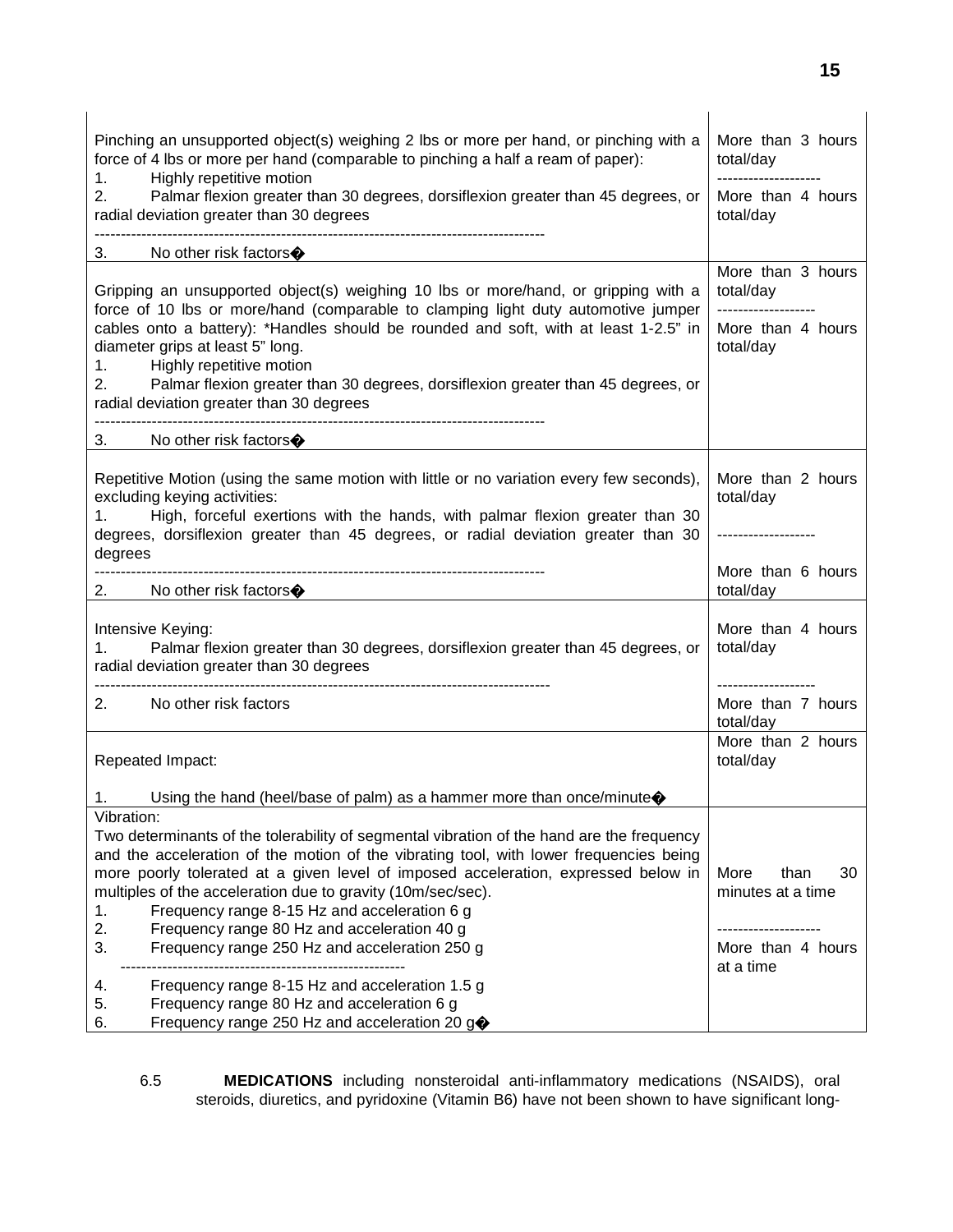### **16**

term beneficial effect in treating Carpal Tunnel Syndrome. Although NSAIDS are not curative, they and other analgesics may provide symptomatic relief. All narcotics and habituating medications should be prescribed with strict time, quantity, and duration guidelines with a definite cessation parameter.

- 6.5.1 **Vitamin B6:** Randomized trials have demonstrated conflicting results. Higher doses may result in development of a toxic peripheral neuropathy. In the absence of definitive literature showing a beneficial effect, use of Vitamin B6 cannot be recommended.
- 6.5.2 **Oral Steroids**: have been shown to have short-term symptomatic benefit but no long-term functional benefit and are only rarely recommended due to possible side effects.

## 6.6 **OCCUPATIONAL REHABILITATION PROGRAMS**

6.6.1 **Non-Interdisciplinary:** These programs are work-related, outcome-focused, individualized treatment programs. Objectives of the program include, but are not limited to, improvement of cardiopulmonary and neuromusculoskeletal functions (strength, endurance, movement, flexibility, stability, and motor control functions), patient education, and symptom relief. The goal is for patients to gain full or optimal function and return to work. The service may include the time-limited use of passive modalities with progression to achieve treatment and/or simulated/real work.

## 6.6.1.1 Work Conditioning/Simulation

This program may begin once a patient is out of the acute phase of injury and will be able to tolerate this program.

These programs are usually initiated after the acute phase has been completed and offered at any time throughout the recovery phase. Work conditioning should be initiated when imminent return of a patient to modified or full duty is not an option, but the prognosis for returning the patient to work at completion of the program is at least fair to good.

The need for work place simulation should be based upon the results of a Functional Capacity Evaluation and/or Jobsite Analysis.

- Length of visit: 1 to 4 hours per day.
- Frequency: 2 to 5 visits per week
	- Maximum duration: 8 weeks.

Participation in a program beyond six weeks must be documented with respect to need and the ability to facilitate positive symptomatic or functional gains.

## 6.6.1.2 Work Hardening

Work Hardening is an interdisciplinary program addressing a patient's employability and return to work. It includes a progressive increase in the number of hours per day that a patient completes work simulation tasks until the patient can tolerate a full workday. This is accomplished by addressing the medical, behavioral, physical, functional, and vocational components of employability and return-to-work.

This can include a highly structured program involving a team approach or can involve any of the components thereof. The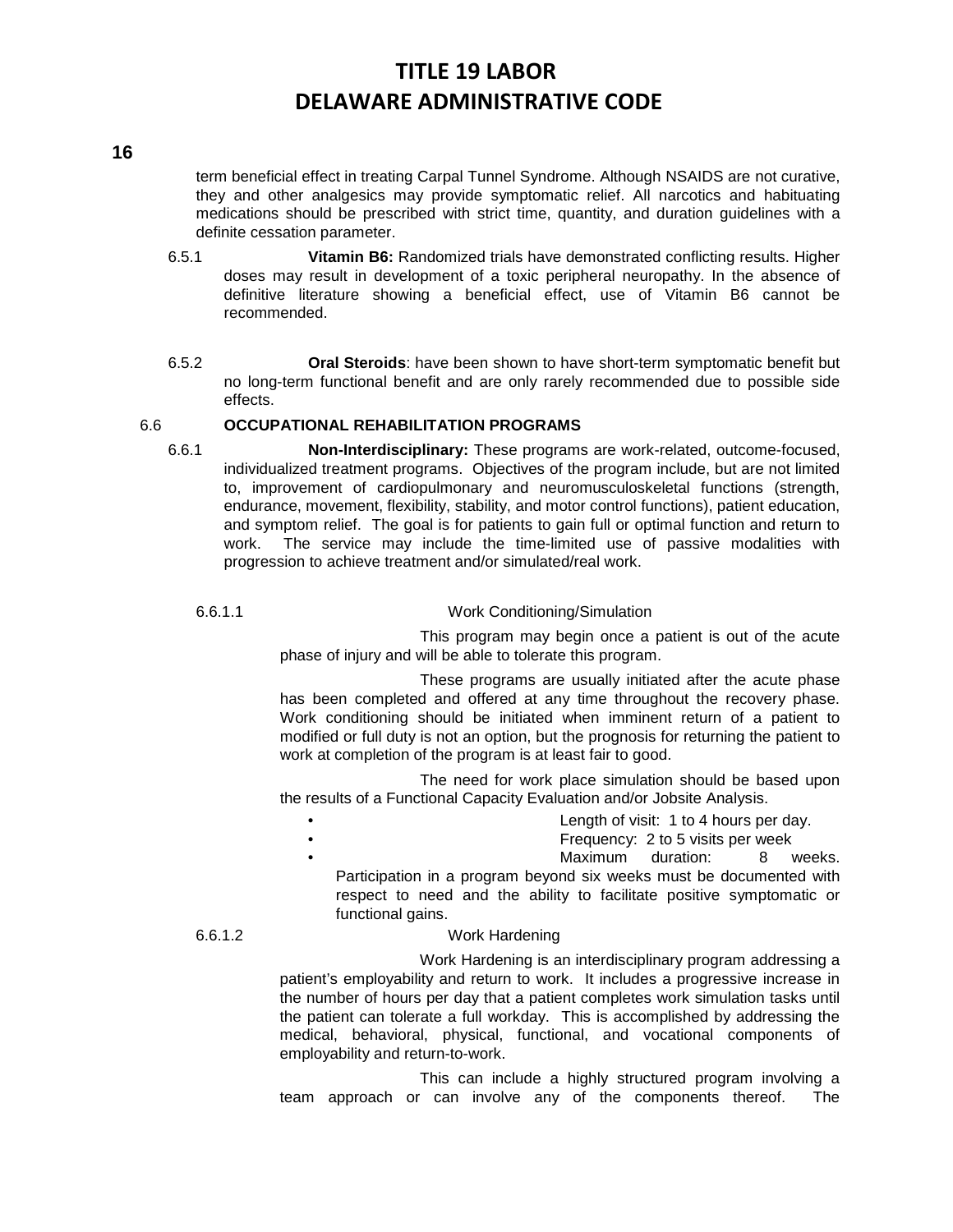interdisciplinary team should, at a minimum, be comprised of a qualified medical director who is board certified with documented training in occupational rehabilitation; team physicians having experience in occupational rehabilitation; occupational therapist; physical therapist; case manager; and psychologist. As appropriate, the team may also include: chiropractor, RN, vocational specialist or Certified Biofeedback Therapist.

- Length of visit: Up to 8 hours/day
- Frequency: 2 to 5 visits per week
- Maximum duration: 8 weeks. Participation in a program beyond six weeks must be documented with respect to need and the ability to facilitate positive symptomatic or functional gains.

6.7 **ORTHOTICS/IMMOBILIZATION WITH SPLINTING** is a generally accepted, wellestablished and widely used therapeutic procedure. There is some evidence that splinting leads to more improvement in symptoms and hand function than watchful waiting alone. Because of limited patient compliance with day and night splinting in published studies, evidence of effectiveness is limited to nocturnal splinting alone. Splints should be loose and soft enough to maintain comfort while supporting the wrist in a relatively neutral position. This can be accomplished using a soft or rigid splint with a metal or plastic support. Splint comfort is critical and may affect compliance. Although off-the-shelf splints are usually sufficient, custom thermoplastic splints may provide better fit for certain patients.

Splints may be effective when worn at night or during portions of the day, depending on activities. Most studies show that full time night splinting for a total of 4 to 6 weeks is the most effective protocol. Depending on job activities, intermittent daytime splinting can also be helpful. Splint use is rarely mandatory. Providers should be aware that over-usage is counterproductive, and should counsel patients to minimize daytime splint use in order avoid detrimental effects such as stiffness and dependency over time.

Splinting is generally effective for milder cases of CTS. Long-term benefit has not been established. An effect should be seen in 2-4 weeks.

- Time to produce effect: 1-4 weeks. If, after 4 weeks, the patient has partial improvement, continue to follow since neuropathy may worsen, even in the face of diminished symptoms.
- Frequency: Nightly. Daytime intermittent, depending on symptoms and activities
- Maximum duration: 2 to 4 months. If symptoms persist, consideration should be given to either repeating electrodiagnostic studies or to more aggressive treatment.
- 6.8 **PATIENT EDUCATION** No treatment plan is complete without addressing issues of individual and/or group patient education as a means of prolonging the beneficial effects of treatment, as well as facilitating self-management of symptoms and injury prevention. The patient should be encouraged to take an active role in the establishment of functional outcome goals. They should be educated on their specific injury, assessment findings, and plan of treatment. Instruction on proper body mechanics and posture, positions to avoid, selfcare for exacerbation of symptoms, and home exercise should also be addressed.
	- Time to produce effect: Varies with individual patient
	- Frequency: Should occur at every visit
- 6.9 **RESTRICTION OF ACTIVITIES** Continuation of normal daily activities is the recommendation for acute and chronic pain without neurologic symptoms. There is good evidence against the use of bed rest in cases without neurologic symptoms. Bed rest may lead to de-conditioning and impair rehabilitation. Complete work cessation should be avoided, if possible, since it often further aggravates the pain presentation. Modified returnto-work is almost always more efficacious and rarely contraindicated in the vast majority of injured workers with Carpal Tunnel Syndrome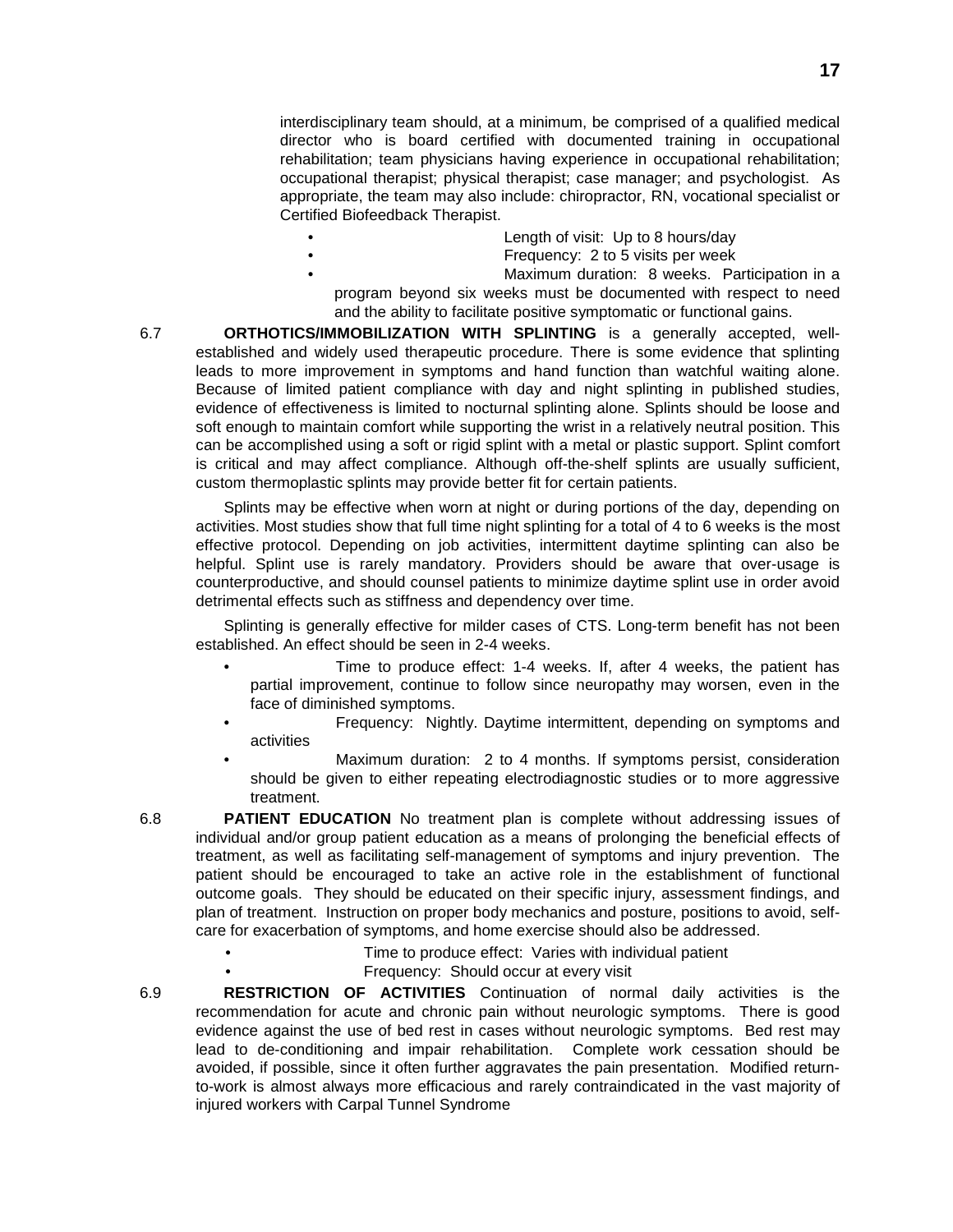Medication use in the treatment of Carpal Tunnel Syndrome is appropriate for controlling acute and chronic pain and inflammation. Use of medications will vary widely due to the spectrum of injuries from simple strains to post-surgical healing. All drugs should be used according to patient needs. A thorough medication history, including use of alternative and over the counter medications, should be performed at the time of the initial visit and updated periodically.

6.10 **RETURN TO WORK** Early return-to-work should be a prime goal in treating Carpal Tunnel Syndrome given the poor prognosis for the injured employee who is out of work for more than six months. The employee and employer should be educated in the benefits of early return-to-work. When attempting to return an employee with CTS to the workplace, clear, objective physical restrictions that apply to both work and non-work related activities should be specified by the provider. Good communication between the provider, employee, and employer is essential.

Return-to-work is any work or duty that the employee can safely perform, which may not be the worker's regular job activities. Due to the large variety of jobs and the spectrum of severity of CTS, it is not possible for the Division to make specific return-to-work guidelines, but the following general approach is recommended:

- 6.10.1 **Establishment of Return-To-Work:** Ascertainment of return-to-work status is part of the medical treatment and rehabilitation plan, and should be addressed at every visit. Limitations in ADLs should also be reviewed at every encounter, and help to provide the basis for work restrictions provided they are consistent with objective findings. The Division recognizes that employers vary in their ability to accommodate restricted duty, but encourages employers to be active participants and advocates for early return-towork. In most cases, the patient can be returned to work in some capacity, either at a modified job or alternate position, immediately unless there are extenuating circumstances, which should be thoroughly documented and communicated to the employer. Return-to-work status should be periodically reevaluated, at intervals generally not to exceed three weeks, and should show steady progression towards full activities and full duty.
- 6.10.2 **Establishment of Activity Level Restrictions:** It is the responsibility of the physician/provider to provide both the employee and employer clear, concise, and specific restrictions that apply to both work and non-work related activities. The employer is responsible to determine whether modified duty can be provided within the medically determined restrictions.
- 6.10.3 **Compliance with Activity Level Restrictions:** The employee's compliance with the activity level restrictions is an important part of the treatment plan and should be reviewed at each visit. In some cases, a job site analysis, a functional capacity evaluation, or other special testing may be required to facilitate return-to-work and document compliance. Refer to the "Job Site Alteration" and "Work Tolerance Screening" sections.
- 6.11 **THERAPY-PASSIVE** Passive therapy includes those treatment modalities that do not require energy expenditure on the part of the patient. They are principally effective during the early phases of treatment and are directed at controlling symptoms such as pain, inflammation and swelling and to improve the rate of healing soft tissue injuries. They should be used in adjunct with active therapies. They may be used intermittently as a therapist deems appropriate or regularly if there are specific goals with objectively measured functional improvements during treatment. Diathermies have not been shown to be beneficial to patients with CTS and may interfere with nerve conduction.

**18**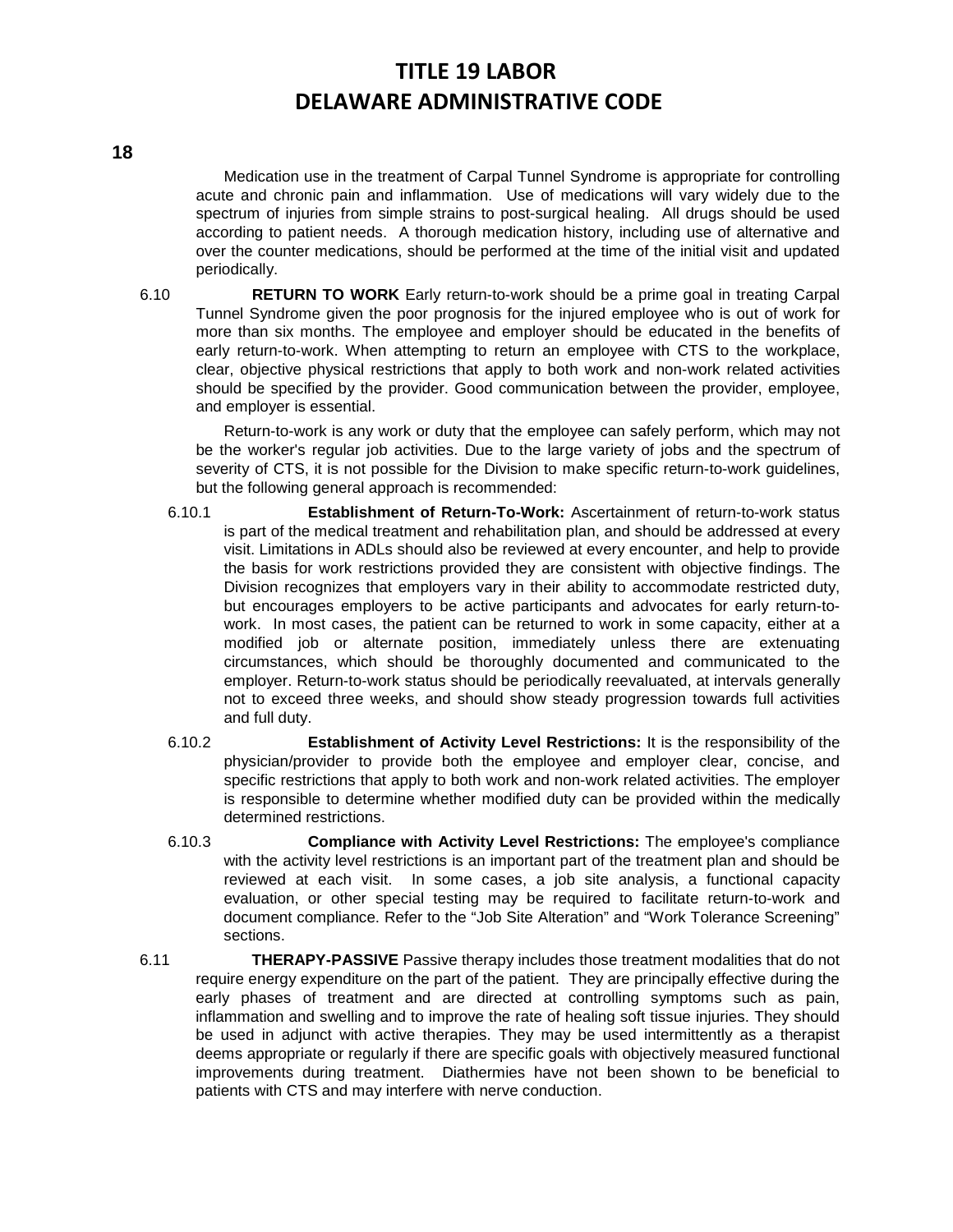6.11.1 **Manual Therapy Techniques:** are passive interventions in which the providers use his or her hands to administer skilled movements designed to modulate pain; increase joint range of motion; reduce/eliminate soft tissue swelling, inflammation, or restriction; induce relaxation; and improve contractile and non-contractile tissue extensibility. These techniques are applied only after a thorough examination is performed to identify those for whom manual therapy would be contraindicated or for whom manual therapy must be applied with caution.

## 6.11.1.1 Mobilization (Soft Tissue)

Mobilization of soft tissue is the skilled application of manual techniques designed to normalize movement patterns through the reduction of soft tissue pain and restrictions. Indications include muscle spasm around a joint, trigger points, adhesions, and neural compression.

**Nerve Gliding:** consist of a series of flexion and extension movements of the hand, wrist, elbow, shoulder, and neck that produce tension and longitudinal movement along the length of the median and other nerves of the upper extremity. These exercises are based on the principle that the tissues of the peripheral nervous system are designed for movement, and that tension and glide (excursion) of nerves may have an effect on neurophysiology through alterations in vascular and axoplasmic flow. Biomechanical principles have been more thoroughly studied than clinical outcomes. Nerve gliding performed on a patient by the clinician should be reinforced by patient performance of similar techniques as part of a home exercise program at least twice per day.

|            |  | Time to produce effect: 4 to 6   |  |  |
|------------|--|----------------------------------|--|--|
| treatments |  |                                  |  |  |
|            |  | Frequency: 2 to 3 times per week |  |  |

Maximum duration: 30 visits (CPT codes 97124 and 97140 can not exceed 30 visits in combination).

6.11.1.2 **Massage: Manual or Mechanical -** Massage is manipulation of soft tissue with broad ranging relaxation and circulatory benefits. This may include stimulation of acupuncture points and acupuncture channels (acupressure), application of suction cups and techniques that include pressing, lifting, rubbing, pinching of soft tissues by or with the practitioner's hands. Indications include edema, muscle spasm, adhesions, the need to improve peripheral circulation and range of motion, or to increase muscle relaxation and flexibility prior to exercise.

- Time to produce effect: Immediate. • Frequency: 1 to 3 times per week Maximum duration: 12 visits
- 6.11.2 **Ultrasound:** There is some evidence that ultrasound may be effective in symptom relief and in improving nerve conduction in mild to moderate cases of CTS. No studies have demonstrated long-term functional benefit. It may be used in conjunction with an active therapy program for non-surgical patients who do not improve with splinting and activity modification. It is not known if there are any long-term deleterious neurological effects from ultrasound.
- 6.11.3 **Microcurrent TENS and LASER:** There is some evidence that concurrent application of microamperage TENS applied to distinct acupuncture points and low-level laser treatment may be useful in treatment of mild to moderate CTS. This treatment may be useful for patients not responding to initial conservative treatment or who wish to avoid surgery. Patient selection criteria should include absence of denervation on EMG and motor latencies not exceeding 7 ms. The effects of microamperage TENS and low-level laser have not been differentiated; there is no evidence to suggest whether only one component is effective or the combination of both is required.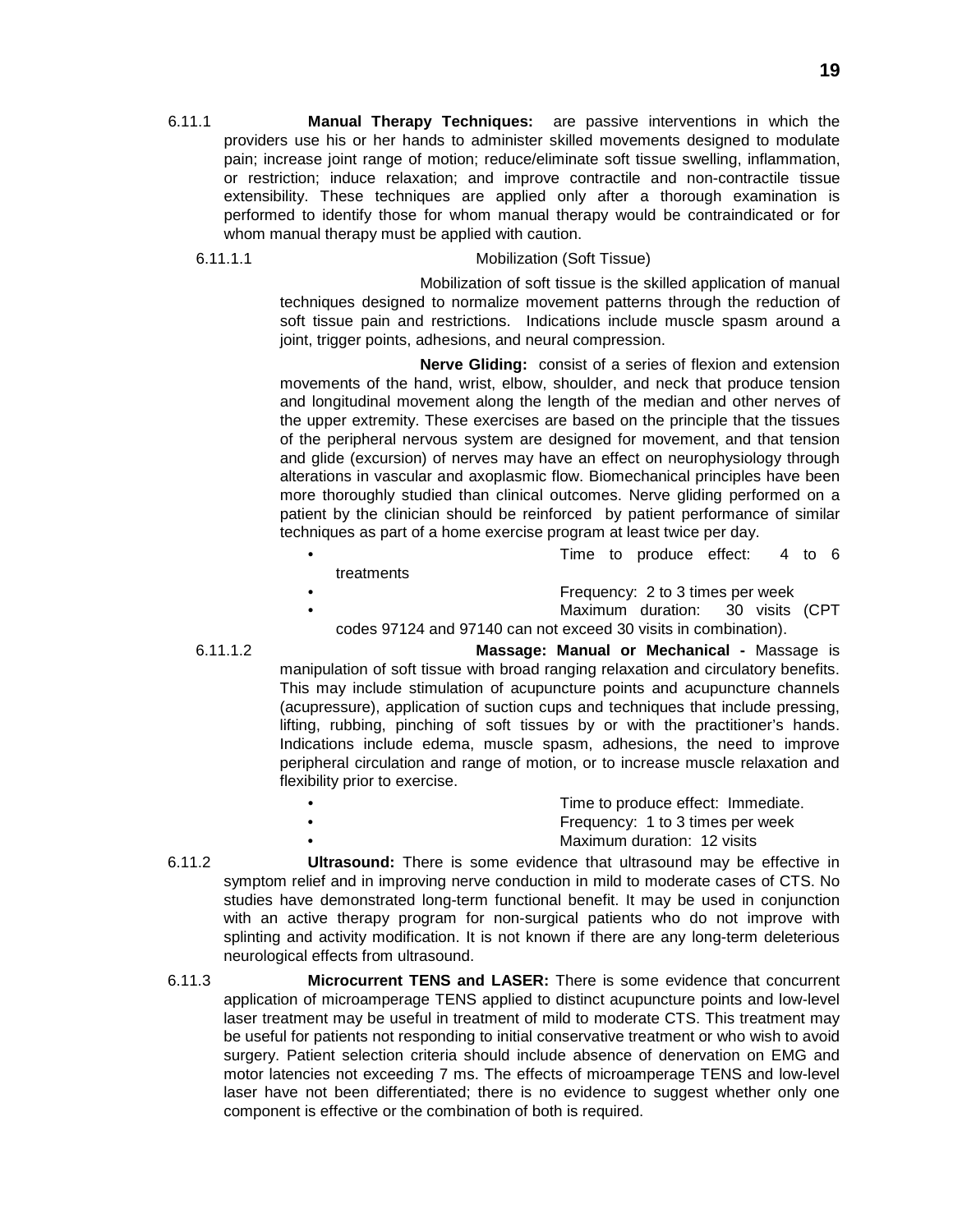## **20**

- Time to produce effect: 1 week • Frequency: 3 sessions per week Maximum duration: 4 weeks
- 6.11.4 **Other Passive Therapy:** For associated myofascial symptoms, please refer
	- to the Cumulative Trauma Disorder guideline.
- 6.12 **THERAPY-ACTIVE** Active therapies are based on the philosophy that therapeutic exercises and/or activities are beneficial for restoring flexibility, strength, endurance, function, range of motion, and alleviating discomfort. Active therapy requires an internal effort by the individual to complete a specific exercise or task, and thus assists in developing skills promoting independence to allow self-care to continue after discharge. This form of therapy requires supervision from a therapist or medical provider such as verbal, visual, and/or tactile instructions(s). At times a provider may help stabilize the patient or guide the movement pattern, but the energy required to complete the task is predominately executed by the patient.

Patients should be instructed to continue active therapies at home as an extension of the treatment process in order to maintain improvement levels. Home exercise can include exercise with or without mechanical assistance or resistance and functional activities with assistance devices.

Interventions are selected based on the complexity of the presenting dysfunction with ongoing examination, evaluation and modification of the plan of care as improvement or lack thereof occurs. Change and/or discontinuation of an intervention should occur if there is attainment of expected goals/outcome, lack of progress, lack of tolerance and/or lack of motivation. Passive interventions/ modalities may only be used as adjuncts to the active program.

- 6.12.1 **Activities of Daily Living:** Supervised instruction, active-assisted training, and/or adaptation of activities or equipment to improve a person's capacity in normal daily living activities such as self-care, work re-integration training, homemaking, and driving.
	- Time to produce effect: 4 to 5 treatments
		- Maximum of 10 sessions
- 6.12.2 **Functional Activities:** are the use of therapeutic activity to enhance mobility, body mechanics, employability, coordination, and sensory motor integration.
	- Time to produce effect: 4 to 5 treatments
	- Frequency: 3 to 5 times per week
		- Maximum duration: 24 visits

Total number of visit 97110 and 97530 should not exceed 36 visits without preauthorization

- 6.12.3 **Neuromuscular Re-education:** is the skilled application of exercise with manual, mechanical, or electrical facilitation to enhance strength, movement patterns, neuromuscular response, proprioception, kinesthetic sense, coordination education of movement, balance, and posture. Indications include the need to promote neuromuscular responses through carefully timed proprioceptive stimuli, to elicit and improve motor activity in patterns similar to normal neurologically developed sequences, and improve neuromotor response with independent control.
	- Time to produce effect: 2 to 6 treatments
	- **Frequency: 3-5 times per week**
	- Maximum duration: 24 visits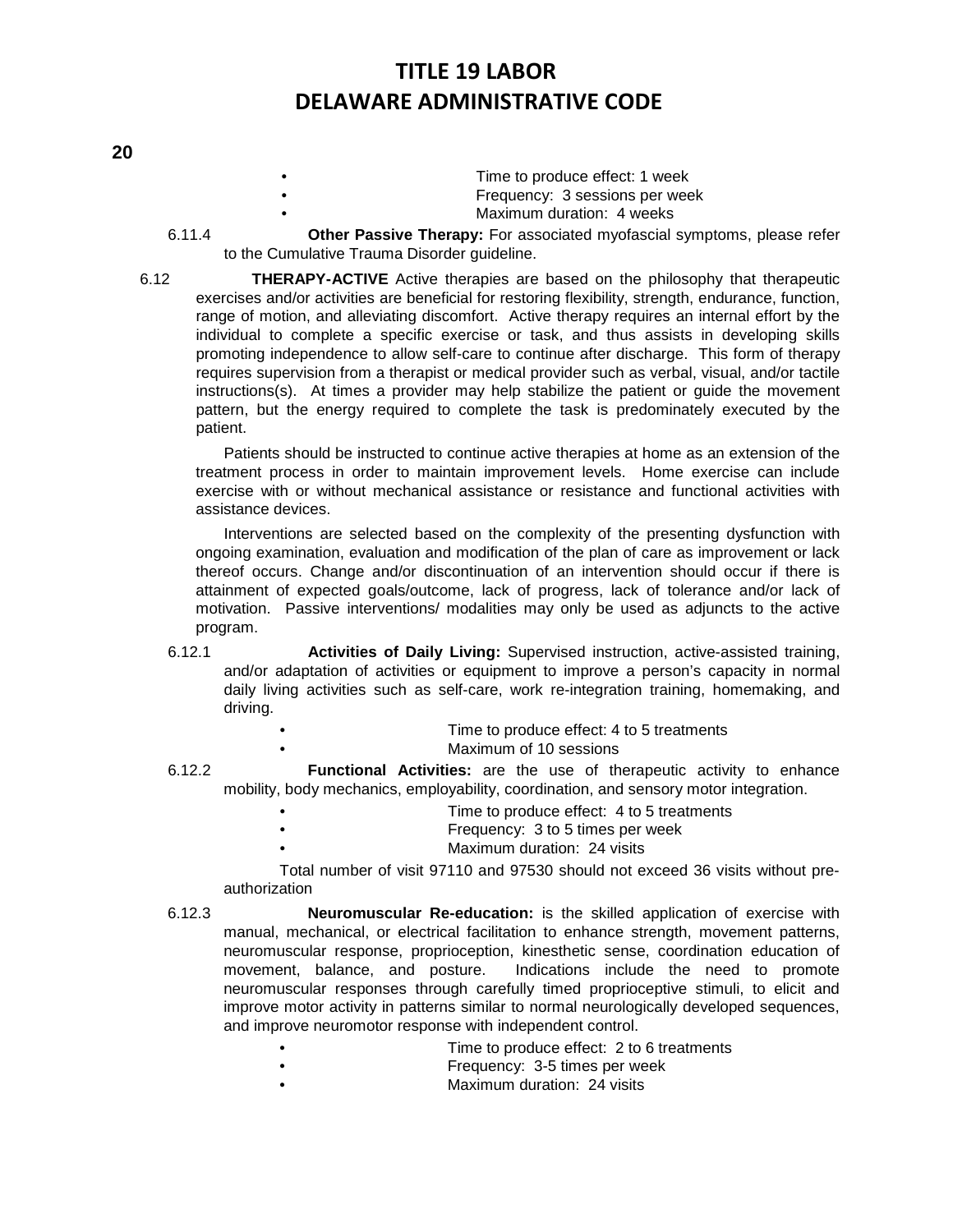- 6.12.4 **Proper Work Techniques:** Please refer to the "Job Site Evaluation" and "Job Site Alteration" sections of these guidelines.
- 6.12.5 **Therapeutic Exercise:** with or without mechanical assistance or resistance may include isoinertial, isotonic, isometric and isokinetic types of exercises. Indications include the need for cardiovascular fitness, reduced edema, improved muscle strength, improved connective tissue strength and integrity, increased bone density, promotion of circulation to enhance soft tissue healing, improvement of muscle recruitment, increased range of motion, and are used to promote normal movement patterns. Can also include complementary/alternative exercise movement therapy.
	- Time to produce effect: 2 to 6 treatments
		- Frequency: 3 to 5 times per week
			- Maximum duration: 36 visits

Total number of visit 97110 and 97530 should not exceed 36 visits without preauthorization

## **7.0 Therapeutic Procedures - Operative**

- 7.1 **SURGICAL DECOMPRESSION** is well-established, generally accepted, and widely used and includes open and endoscopic techniques. There is good evidence that surgery is more effective than splinting in producing long-term symptom relief and normalization of median nerve conduction velocity.
	- 7.1.1 **Endoscopic Techniques:** have had a higher incidence of serious complications (up to 5%) compared to open techniques (less than 1%). The most commonly seen serious complications are incomplete transection of the transverse carpal ligament and inadvertent nerve or vessel injuries. The incidence of complications may be lower for surgeons who have extensive experience and familiarity with certain endoscopic techniques. Choice of technique should be left to the discretion of the surgeon.
	- 7.1.2 **Indications for Surgery:** include positive history, abnormal electrodiagnostic studies, and/or failure of conservative management. Job modification should be considered prior to surgery. Please refer to the "Job Site Alteration" section for additional information on job modification.
	- 7.1.3 **Surgery as an Initial Therapy:** Surgery should be considered as an initial therapy in situations where:
		- 7.1.3.1 Median nerve trauma has occurred; "acute carpal tunnel syndrome", or
		- 7.1.3.2 Electrodiagnostic evidence of moderate to severe neuropathy. EMG findings showing evidence of acute or chronic motor denervation suggest the possibility that irreversible damage may be occurring.
	- 7.1.4 **Surgery When Electrodiagnostic Testing is Normal:** Surgery may be considered in cases where electrodiagnostic testing is normal. An opinion from a hand surgeon mayshouldmay be considered. The following criteria should be considered in deciding whether to proceed with surgery:
		- 7.1.4.1 The patient experiences significant temporary relief following steroid injection into the carpal tunnel; or
		- 7.1.4.2 The patient has failed 3-6 months of conservative treatment including work site change, if such changes are available; and
		- 7.1.4.3 The patient's signs and symptoms are specific for carpal tunnel syndrome
	- 7.1.5 **Suggested parameters for return-to-work are:**

Time Frame **Activity** Level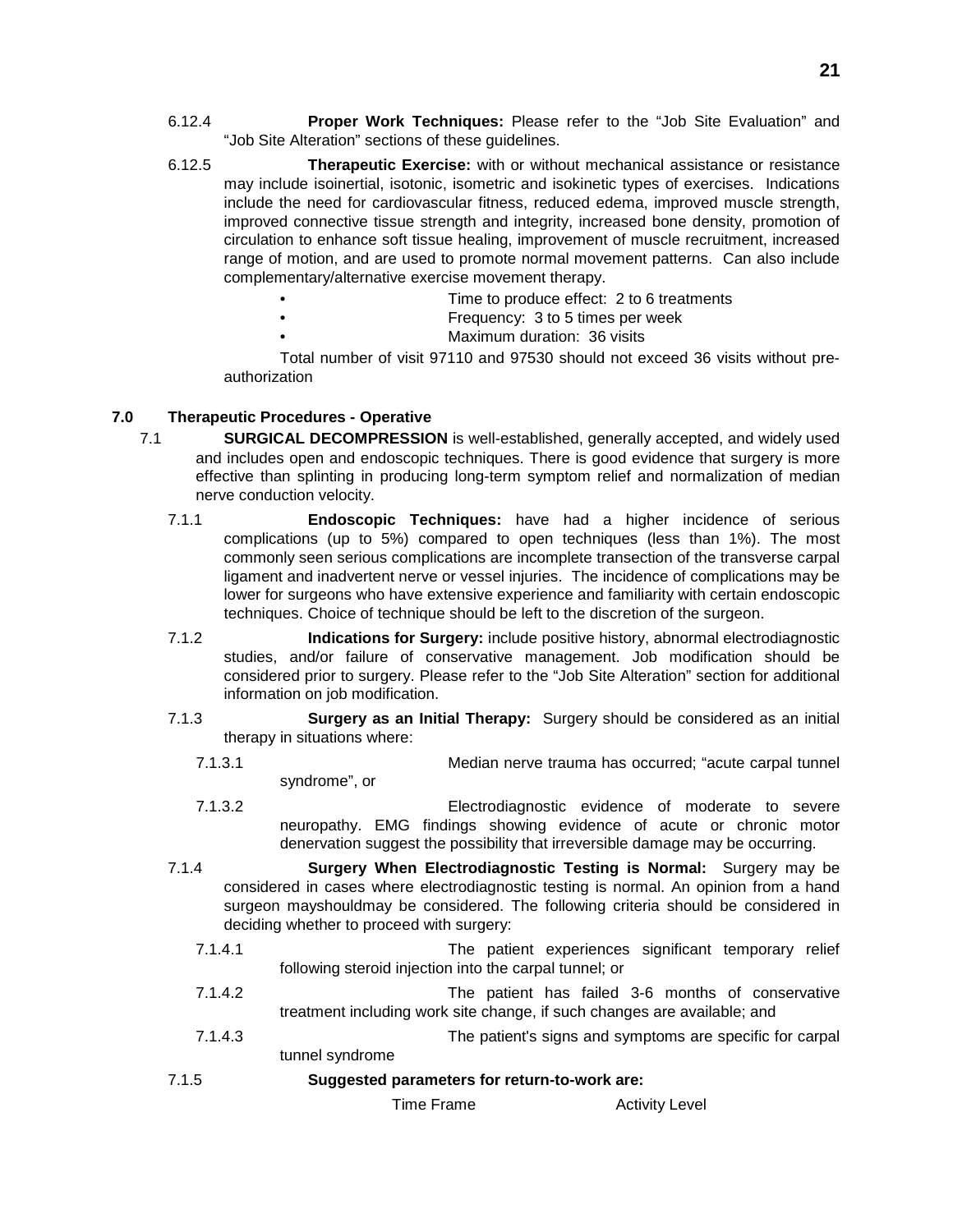2 Days **Return to Work with Restrictions on** utilizing the affected

extremity

| work                     | 2-3 Weeks  |                    |  | Sedentary and non-repetitive |     |
|--------------------------|------------|--------------------|--|------------------------------|-----|
|                          | 4-6 Weeks  | Case-by-case basis |  |                              |     |
|                          | 6-12 Weeks | Heavy              |  | Labor, forceful              | and |
| the contract of the con- |            |                    |  |                              |     |

repetitive

Note: All return-to-work decisions are based upon clinical outcome.

- 7.2 **NEUROLYSIS** has not been proven advantageous for carpal tunnel syndrome. Internal neurolysis should never be done. Very few indications exist for external neurolysis.
- 7.3 **TENOSYNOVECTOMY** has not proven to be of benefit in primary carpal tunnel syndrome but occasionally can be beneficial in certain patients with co-existing or systemic disorders.
- 7.4 **CONSIDERATIONS FOR REPEAT SURGERY** The single most important factor in predicting symptomatic improvement following carpal tunnel release is the severity of preoperative neuropathy. Patients with moderate electrodiagnostic abnormalities have better results than those with either very severe or no abnormalities. Incomplete cutting of the transverse carpal ligament or iatrogenic injury to the median nerve are rare.

If median nerve symptoms do not improve following initial surgery or symptoms improve initially and then recur, but are unresponsive to non-operative therapy (see Section.F, Therapeutic Procedures, Non-Operative) consider the following:

- 7.4.1 Recurrent synovitis;
- 7.4.2 Repetitive work activities may be causing "dynamic" CTS;
- 7.4.3 Scarring;
- 7.4.4 Work-up of systemic diseases

A second opinion by a hand surgeon and new electodiagnosticelectrodiagnostic studies required if repeat surgery is contemplated. The decision to undertake repeat surgery must factor in all of the above possibilities. Results of surgery for recurrent carpal tunnel syndrome vary widely depending on the etiology of recurrent symptoms.

## 7.5 **POST-OPERATIVE TREATMENT** Considerations for post-operative therapy are:

- 7.5.1 Immobilization: There is some evidence showing that immediate mobilization of the wrist following surgery is associated with less scar pain and faster return to work. Final decisions regarding the need for splinting post-operatively should be left to the discretion of the treating physician based upon his/her understanding of the surgical technique used and the specific conditions of the patient.
- 7.5.2 Home Program: It is generally accepted that all patients should receive a home therapy protocol involving stretching, ROM, scar care, and resistive exercises. Patients should be encouraged to use the hand as much as possible for daily activities, allowing pain to guide their activities.
- 7.5.3 Supervised Therapy Program: may be helpful in patients who do not show functional improvements post-operatively, in patients with heavy or repetitive job activities and certain high-risk patients. The therapy program may include some of the generally accepted elements of soft tissue healing and return to function:

**22**